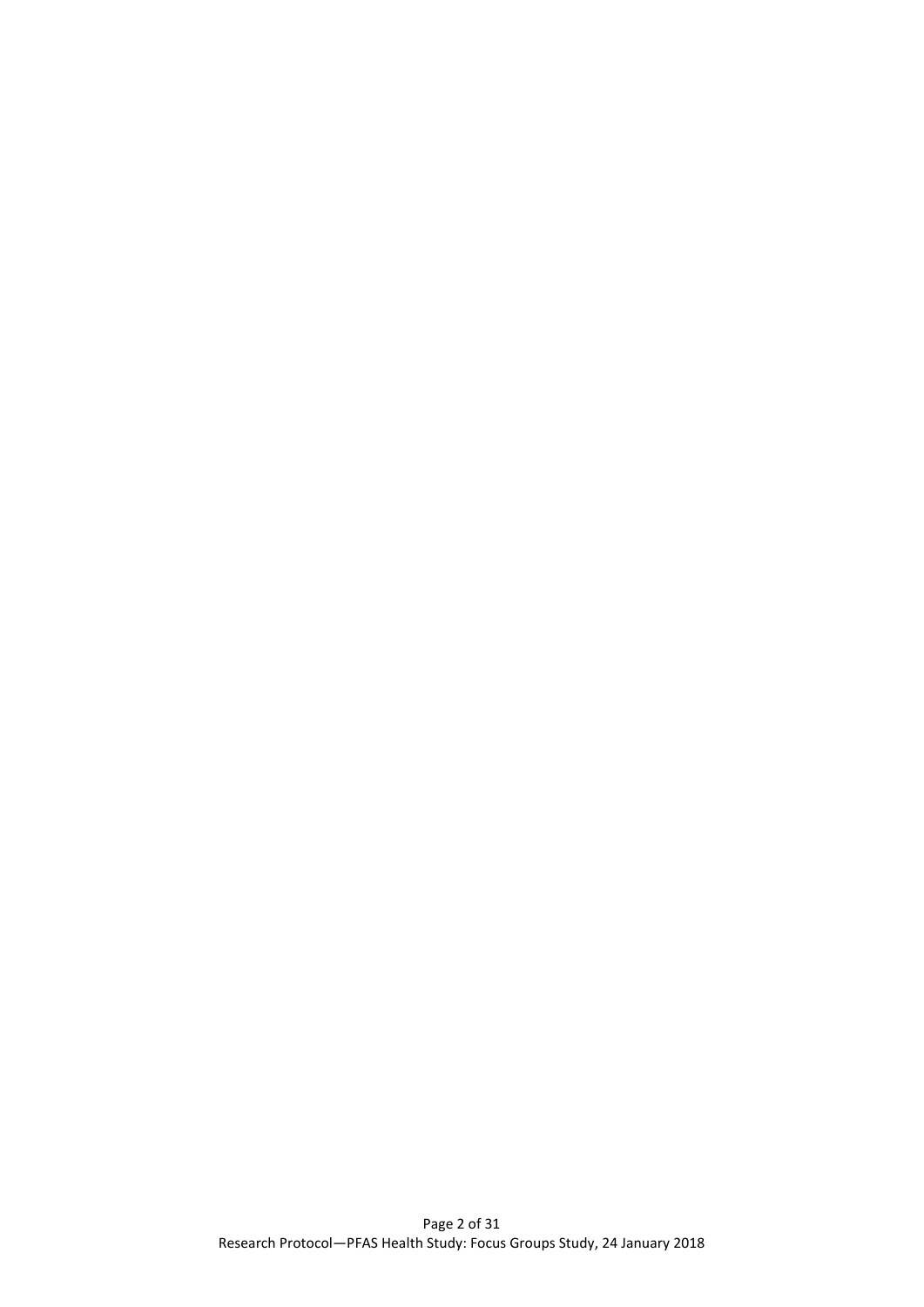# **Contents**

| 1.    |                                                                              |
|-------|------------------------------------------------------------------------------|
| 2.    |                                                                              |
| 2.1.  |                                                                              |
| 2.2.  |                                                                              |
| 2.3.  |                                                                              |
| 2.4.  |                                                                              |
| 3.    |                                                                              |
| 3.1.  |                                                                              |
| 3.2.  |                                                                              |
| 4.    |                                                                              |
| 5.    |                                                                              |
| 6.    |                                                                              |
| 6.1.  |                                                                              |
| 6.2.  |                                                                              |
| 7.    |                                                                              |
| 8.    |                                                                              |
| 9.    |                                                                              |
| 10.   |                                                                              |
| 11.   |                                                                              |
| 12.   |                                                                              |
| 13.   | 20                                                                           |
| 14.   |                                                                              |
| 15.   |                                                                              |
|       | 15.1. Appendix 1 Focus group discussions: participation information sheet 22 |
| 15.2. |                                                                              |
| 15.3. |                                                                              |
|       |                                                                              |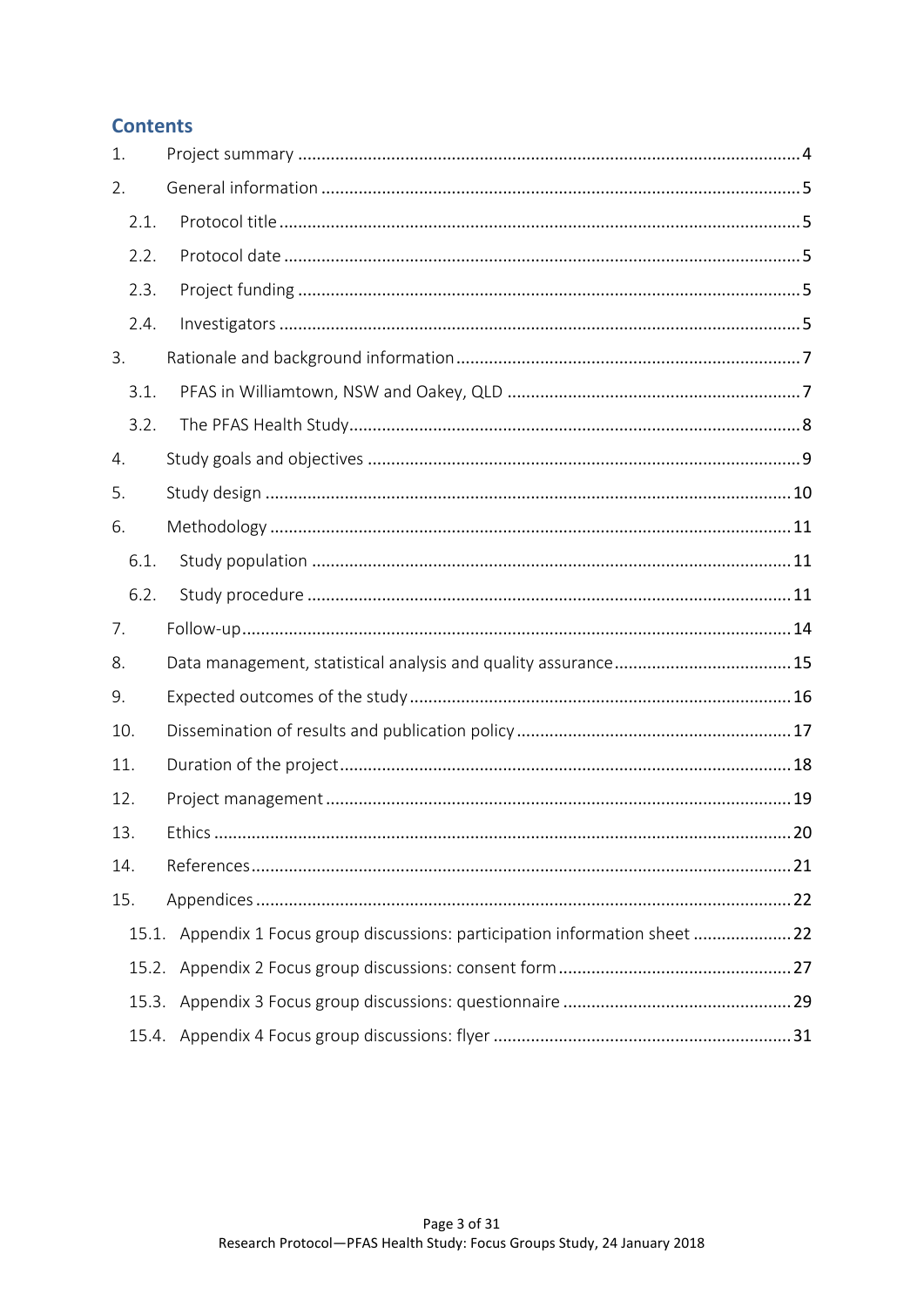# <span id="page-3-0"></span>1. Project summary

The Per and Poly-Fluoroalkyl Substances (PFAS) Health Study: Phase II will investigate the exposure to and potential health effects of PFAS in areas of known contamination in the communities of Williamtown in New South Wales (NSW) and Oakey in Queensland (Qld), Australia.

In particular, this study will concentrate on the main chemical components of the firefighting foams used on Defence facilities in the townships of Williamtown and Oakey, which are perfluorohexane sulfonic acid (PFHxS), perfluorooctanoic acid (PFOA) and perfluorooctane sulfonic acid (PFOS). The applied research study will build on the results of a systematic review of the health effects of these chemicals.

The primary aim of the focus group discussion study is to gather a range of social and healthrelated experiences and views from current residents and workers exposed to PFAS from the two communities of Williamtown and Oakey. The difficulties and concerns that residents may experience are health risks related to exposure and others partly due to the social context in which they live. The study population is residents of the townships of Williamtown, NSW and Oakey, Qld. These focus group discussions will provide residents with the opportunity to express their concerns about living in a PFAS exposed area.

The general and scientific communities, the Local Governments and the Australian Government will be better informed about the perspectives of residents which can inform future research and policy responses. The results of these focus group discussions will influence the nature of subsequent surveys and may influence development of government policy.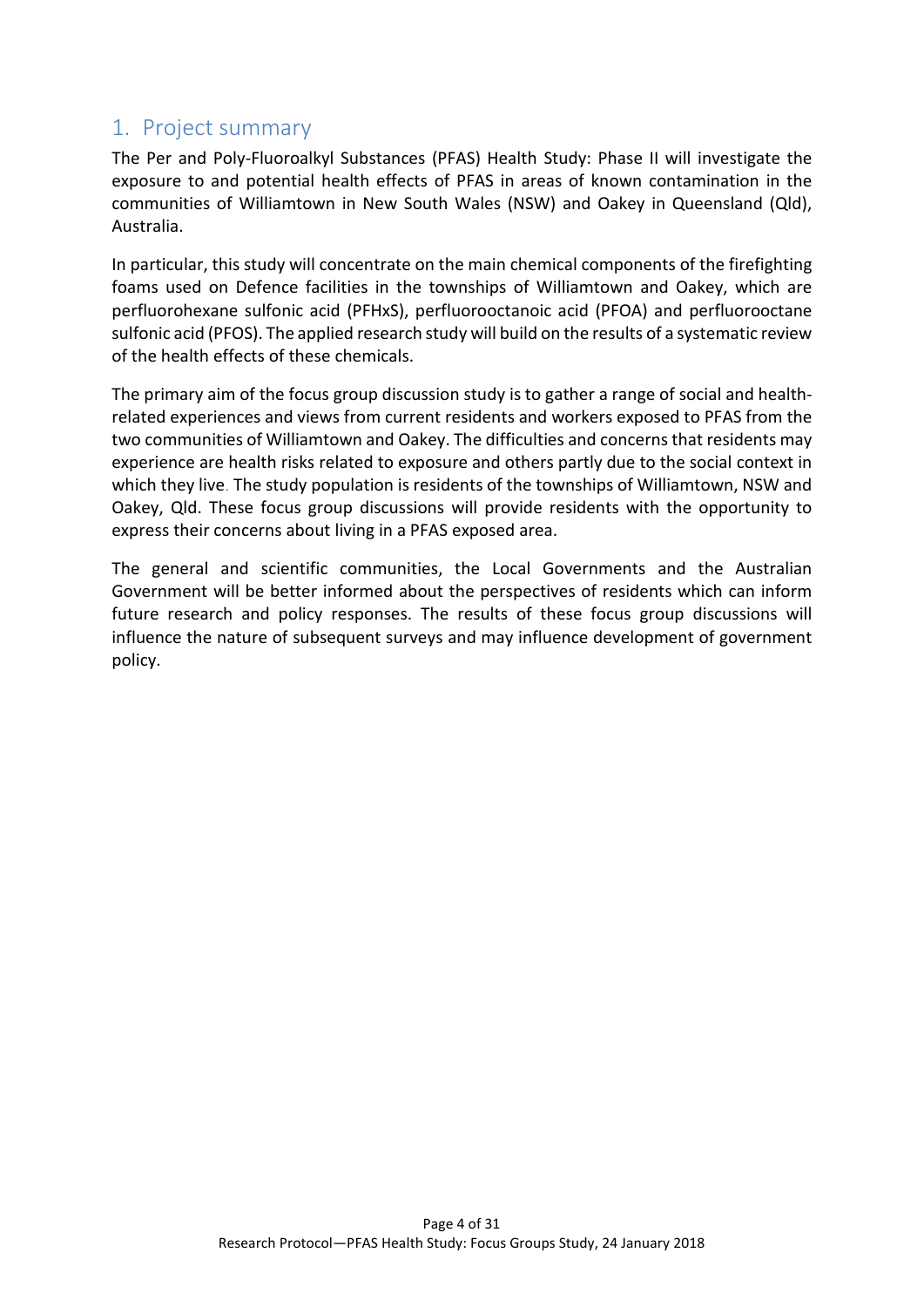# <span id="page-4-0"></span>2. General information

## <span id="page-4-1"></span>2.1. Protocol title

The PFAS Health Study Focus Groups Research Protocols

## <span id="page-4-2"></span>2.2. Protocol date

Thursday November 30 2017

## <span id="page-4-3"></span>2.3. Project funding

The Australian Government Department of Health<sup>1</sup> has commissioned the Australian National University to undertake the PFAS Health Study.

1Department of Health GPO Box 9848 Canberra ACT 2601, Australia

## <span id="page-4-4"></span>2.4. Investigators

| <b>Principal Investigator</b>                                                  |                    |
|--------------------------------------------------------------------------------|--------------------|
| Professor Martyn Kirk, Australian National University <sup>1</sup>             | $T: +61261255609$  |
| Co-Investigators                                                               |                    |
| Associate Professor Cathy Banwell, Australian National University <sup>1</sup> | $T: +61261250016$  |
| Dr Tambri Housen, Australian National University <sup>1</sup> ,                | T: +61 2 6125 0460 |
| <b>Research Officer</b>                                                        |                    |
| Ms Susan Trevenar, Australian National University <sup>1</sup>                 | $T: +61261256079$  |
| <b>Research Assistant</b>                                                      |                    |
| Ms Kayla Smurthwaite, Australian National University <sup>1</sup>              | $T: +61261257840$  |
|                                                                                |                    |
| <sup>1</sup> National Centre for Epidemiology and Population Health            |                    |
| Research School of Population Health                                           |                    |
| ANU College of Health and Medicine                                             |                    |
| Building 62, Cnr of Eggleston and Mills Roads                                  |                    |
| The Australian National University                                             |                    |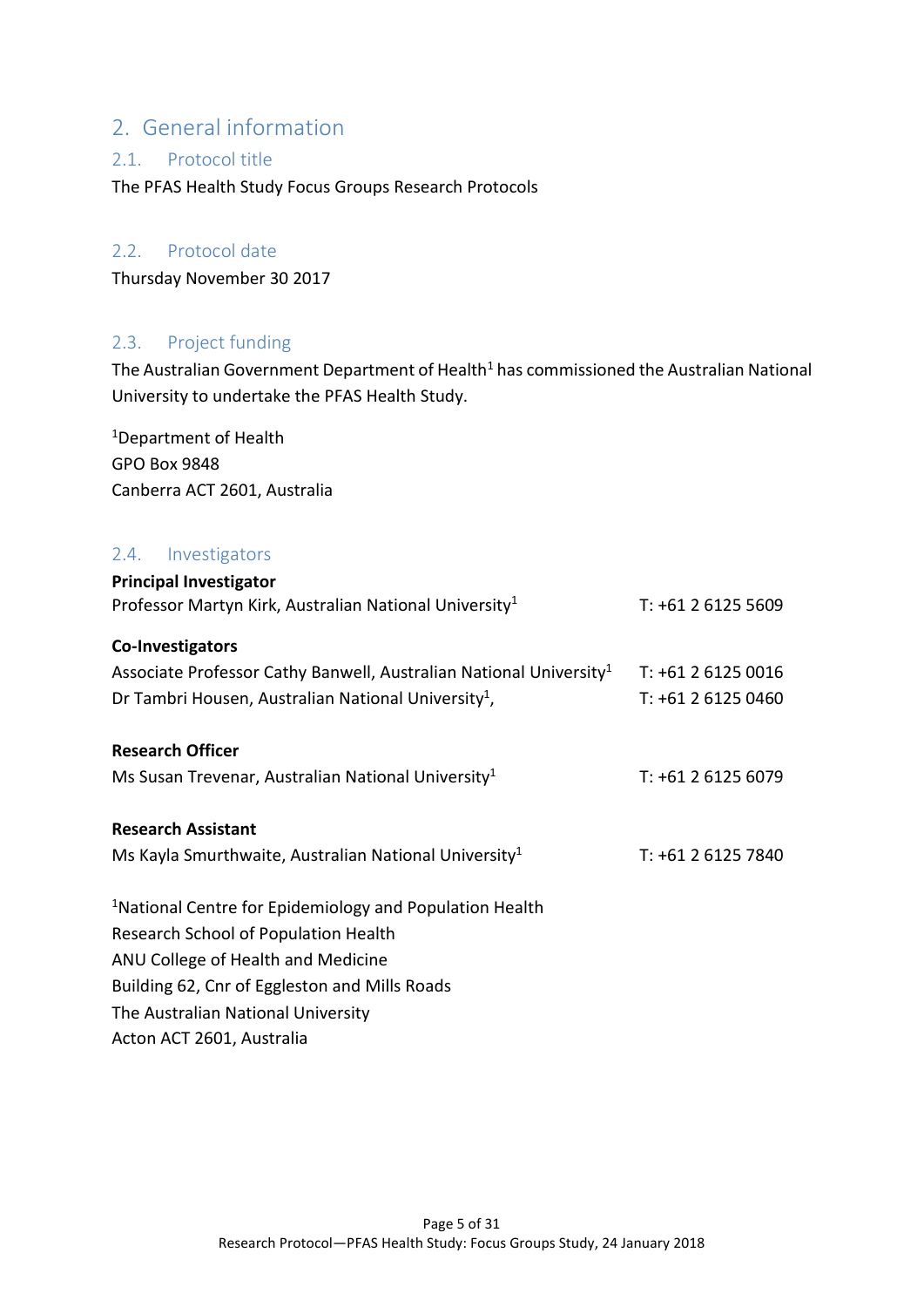Study Management Professor Martyn Kirk National Centre for Epidemiology and Population Health Research School of Population Health The Australian National University ACT 2601 AUSTRALIA Telephone: +61 2 6125 5609 Mobile: +61 4 2613 2181 Email: [pfas.health.study@anu.edu.au](mailto:pfas.health.study@anu.edu.au)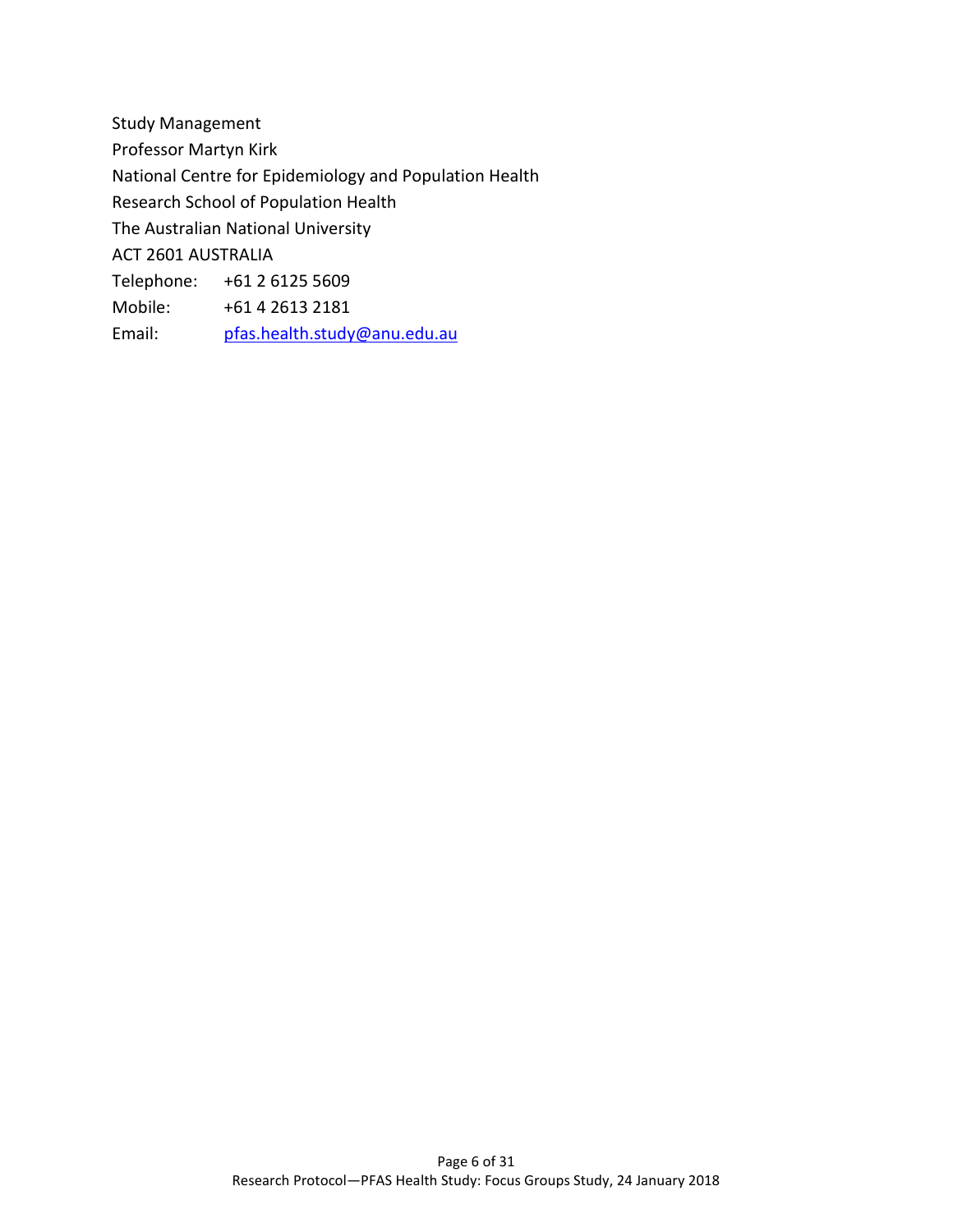# 3. Rationale and background information

<span id="page-6-0"></span>Per- and poly-fluoroalkyl substances (PFAS), including perfluorooctane sulfonic acid (PFOS), perfluorooctanoic acid (PFOA) and perfluorohexane sulfonic acid (PFHxS), are man-made chemicals. [1] They have a wide range of industrial uses, including in protective coatings on furniture and textiles and non-stick coatings on cookware, and as flame retardants in fire-fighting foams. [2] These chemicals are highly inert thermally, chemically and biologically. [3] PFAS are environmentally persistent and can last for decades in water and soil, and they have been shown to accumulate in the environment (both soil and aquatic systems) of contaminated areas. [2, 4]

Human exposure to PFAS occurs primarily through consumption of contaminated food and water, which results in higher PFAS levels in the blood than background levels found in the general community. [5, 6] Some long-chain PFAS are biochemically stable and accumulate in the human body. [7, 8] Once absorbed through digestion and gas-exchange pathways, PFAS bind to plasma protein and accumulate in the blood stream. [9] In a Taiwanese, longitudinal birth cohort, it was found that prenatal exposure to PFAS can occur through the placental transfer of maternal blood to the foetus in utero. [10] Additionally, infants may be exposed to PFAS through contaminated breastmilk, although concentrations are lower than in the mother's blood. [11]

A range of possible health outcomes of exposure to PFAS have been investigated in epidemiological studies, particularly studies involving workers manufacturing these compounds. Despite correlations between exposure and disease or biomarkers for other PFAS compounds, the findings from epidemiological and biological studies have been inconsistent and subject to debate, specifically in regards to the relevance of animal studies to human health outcomes.

# 3.1. PFAS in Williamtown, NSW and Oakey, QLD

<span id="page-6-1"></span>In recent years, the environments of areas in Williamtown in NSW and Oakey in Qld have been identified as being contaminated due to Defence Force firefighting activities on nearby Defence bases. Use of aqueous film forming foam (AFFF) containing PFOS and PFOA as the main component on the Royal Australian Airforce base in Williamtown and the Army Aviation Centre in Oakey has been associated with detection of increased PFAS levels in ground water, soil, and biota. [12, 13] Since the initial use of the firefighting foams in the late 1970s, members of these communities have been exposed to potentially concerning concentrations of PFAS through the contamination of the local environment. Manufacturers have largely phased out PFOS and PFOA from AFFF due to toxicological concerns and have switched to alternative chemicals with similar properties. These often have a different fluorination that makes them less persistent. In 2004 the Australian Defence Force began phasing out the use of AFFF concentrates that contain PFOS and PFOA as active ingredients. [14] However, due to their environmental persistence, PFAS from AFFF used decades earlier still remain in ground water, sediment and soil in the local areas.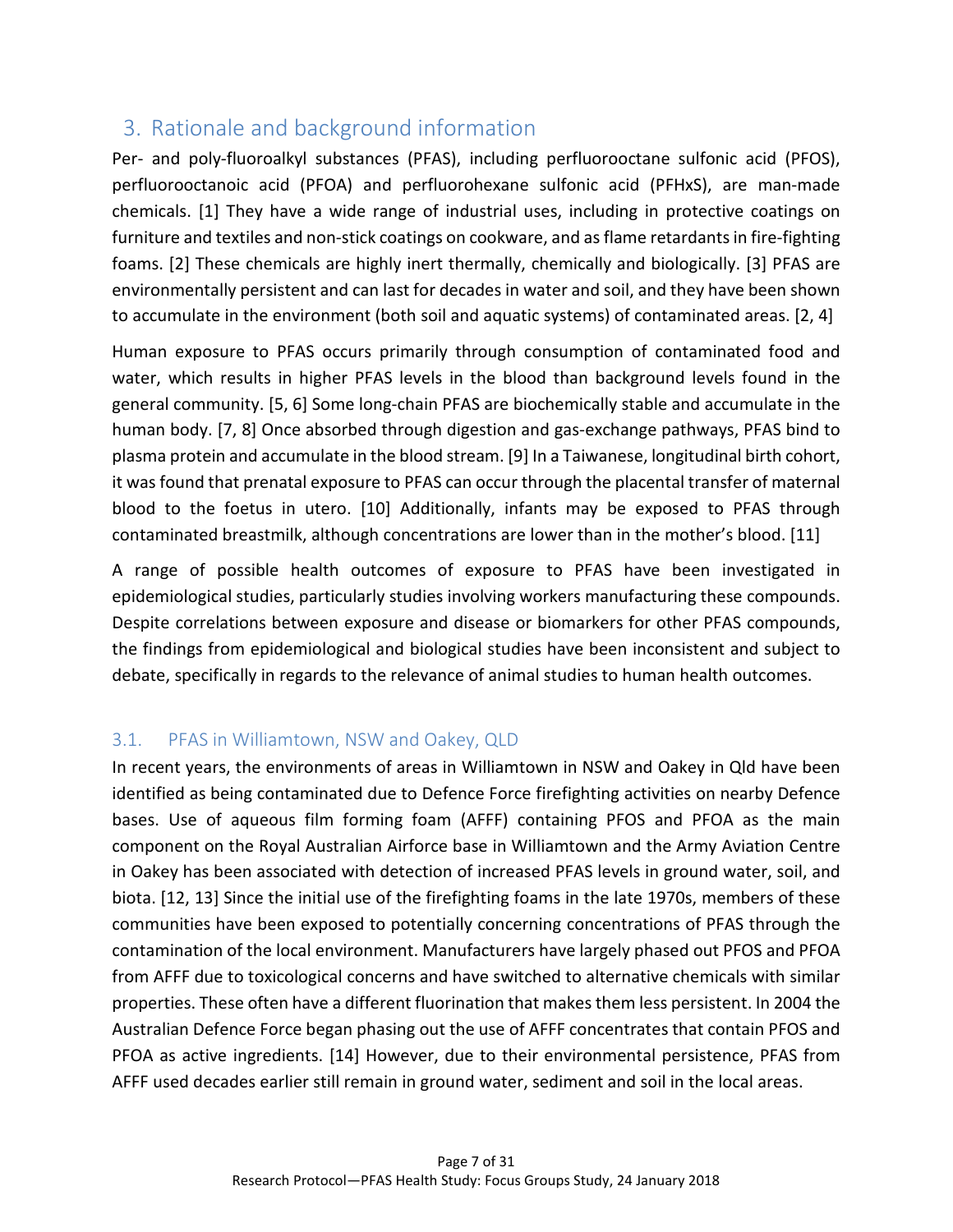# 3.2. The PFAS Health Study

<span id="page-7-0"></span>The public health significance of exposure to PFAS is unclear. Risk assessments of contaminated areas have evaluated likely exposure, but have not been clear about the health risk due to lack of consistent evidence about health outcomes of exposure. To date, there have been no welldesigned epidemiological studies examining health effects of these chemicals in Australia, as the affected communities are often small and the levels of exposure highly variable.

The Australian Government Department of Health has commissioned the Australian National University to undertake the PFAS Health Study. The PFAS Health Study has five main parts, over two phases. Phase I involved the development of a draft Research Protocol for Phase II of the study, as well as a systematic review of the literature on the health effects of human exposure to PFAS. Phase II of the study is comprised of parts 2–5 below:

- 1. A systematic review of the published literature on the health effects of PFAS.
- 2. A focus group study to determine the concerns of individuals living in the vicinity of Williamtown and Oakey have in relation to exposure to PFAS and their health.
- 3. A blood serum study to define the serum concentrations (mean and range) of PFAS in Williamtown and Oakey residents living in the Investigation Areas and to compare the levels to those of people residing in non-contaminated areas in the townships and surrounding areas.
- 4. A cross sectional survey to investigate the exposure and risk factors for high serum PFAS levels, including sociodemographic (e.g. age, sex, location) and other factors (e.g. duration of residence in the area, water source), and associations of high serum PFAS levels with common symptoms, signs and diagnosed illnesses in the Williamtown and Oakey communities.
- 5. A data linkage study to examine whether sex-specific age adjusted rates of diseases potentially associated with PFAS are higher among people who have lived in the Investigation Areas of Williamtown and Oakey, compared to those living outside the Investigation Areas and in the general Australian population.

This Protocol is for the Focus Group Study.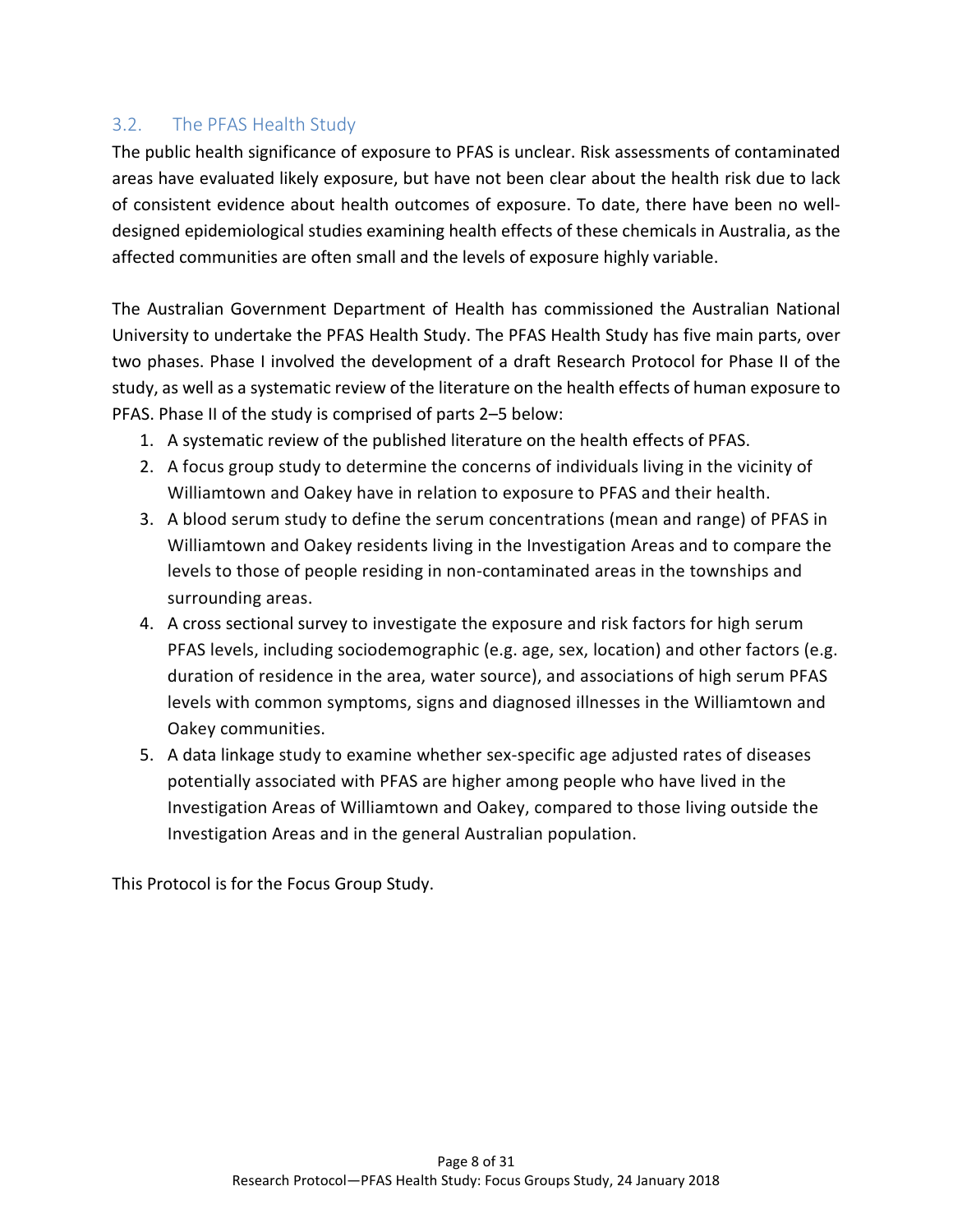# 4. Study goals and objectives

<span id="page-8-0"></span>The primary aim of the focus group discussion study is to gather a range of social and healthrelated experiences and views from current residents and workers exposed to PFAS from the two communities of Williamtown and Oakey, particularly in the Investigation Areas as defined by the NSW Environmental Protection Agency (EPA) and the Department of Defence, respectively. The focus groups are designed to elicit experiences of people living in the communities.

The specific objectives of the focus group discussions are to:

- 1. Examine the range of experiences and opinions of people living, working or owning property in a PFAS affected area;
- 2. Understand residents' perceptions of health and other risks from exposure to PFAS in order to inform ways to assist affected residents (e.g. provide mental, social and health services or support);
- 3. Inform policy responses regarding risk communication relating to environmental threats, to reduce suffering and unnecessary anxiety; and
- 4. Inform the development of a questionnaire for a future cross-sectional survey of residents.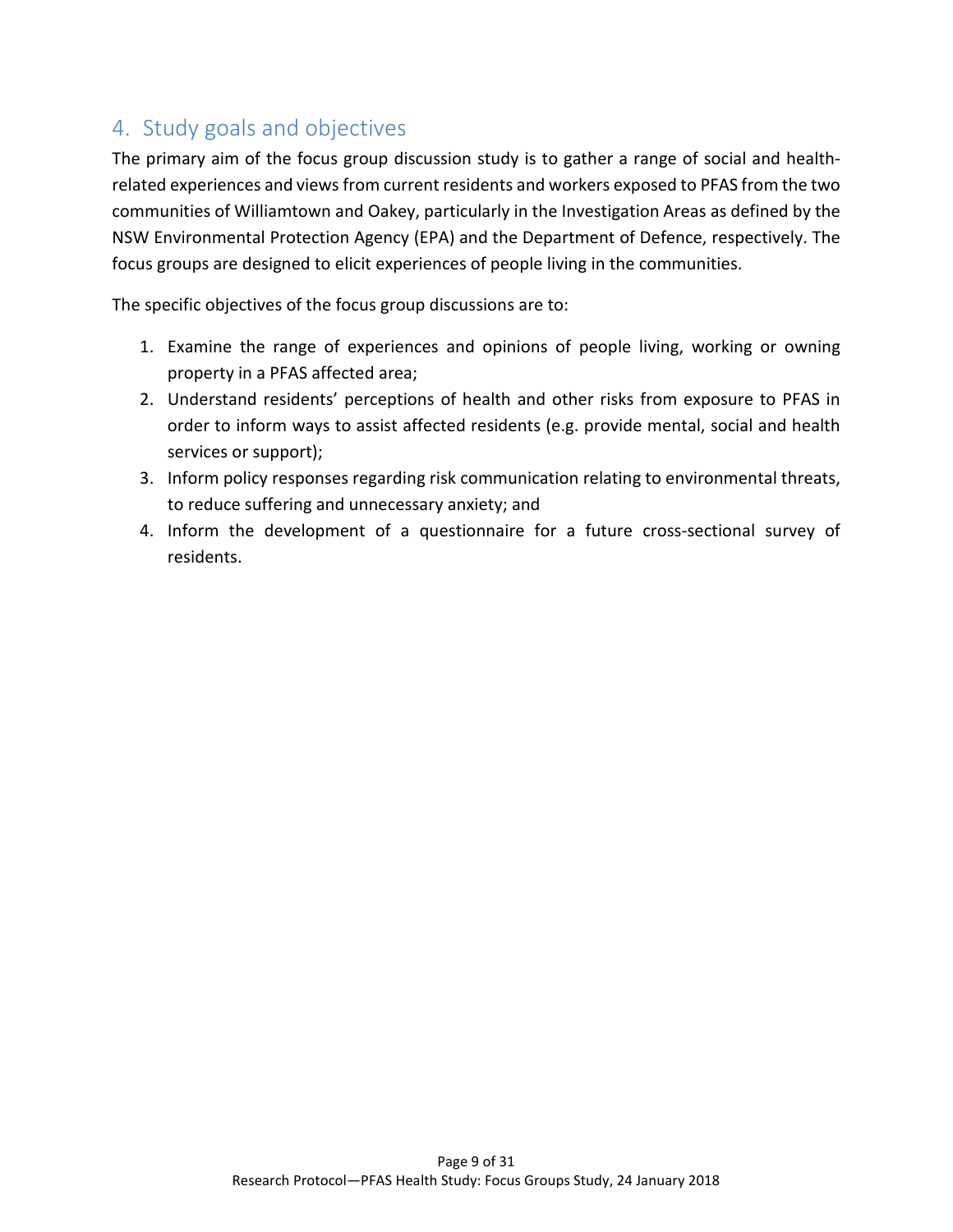# 5. Study design

<span id="page-9-0"></span>Focus group discussions are a valuable method for collecting qualitative data, as they enable discussion of public knowledge, and underlying attitudes and opinions. They are well suited to exploring a range of views on topics in the public domain although they are less appropriate for gathering information about highly personal and sensitive matters. Discussions may reveal concerns and issues that are often generated by the interaction within the group. As a consequence, focus group discussions are commonly used in health research and the development of social action programs often in conjunction with other research methods such as surveys.

A focus group study, such as this, is predicated on the understanding that health-related concerns are social in nature. The difficulties and concerns that residents may experience are health risks related to exposure and others partly due to the social context in which they live. For example, selling property, moving residence, relocating children and awareness of media-related information are all socially mediated interactions that may provoke feelings of stress, anxiety, or relief and have potential health risks.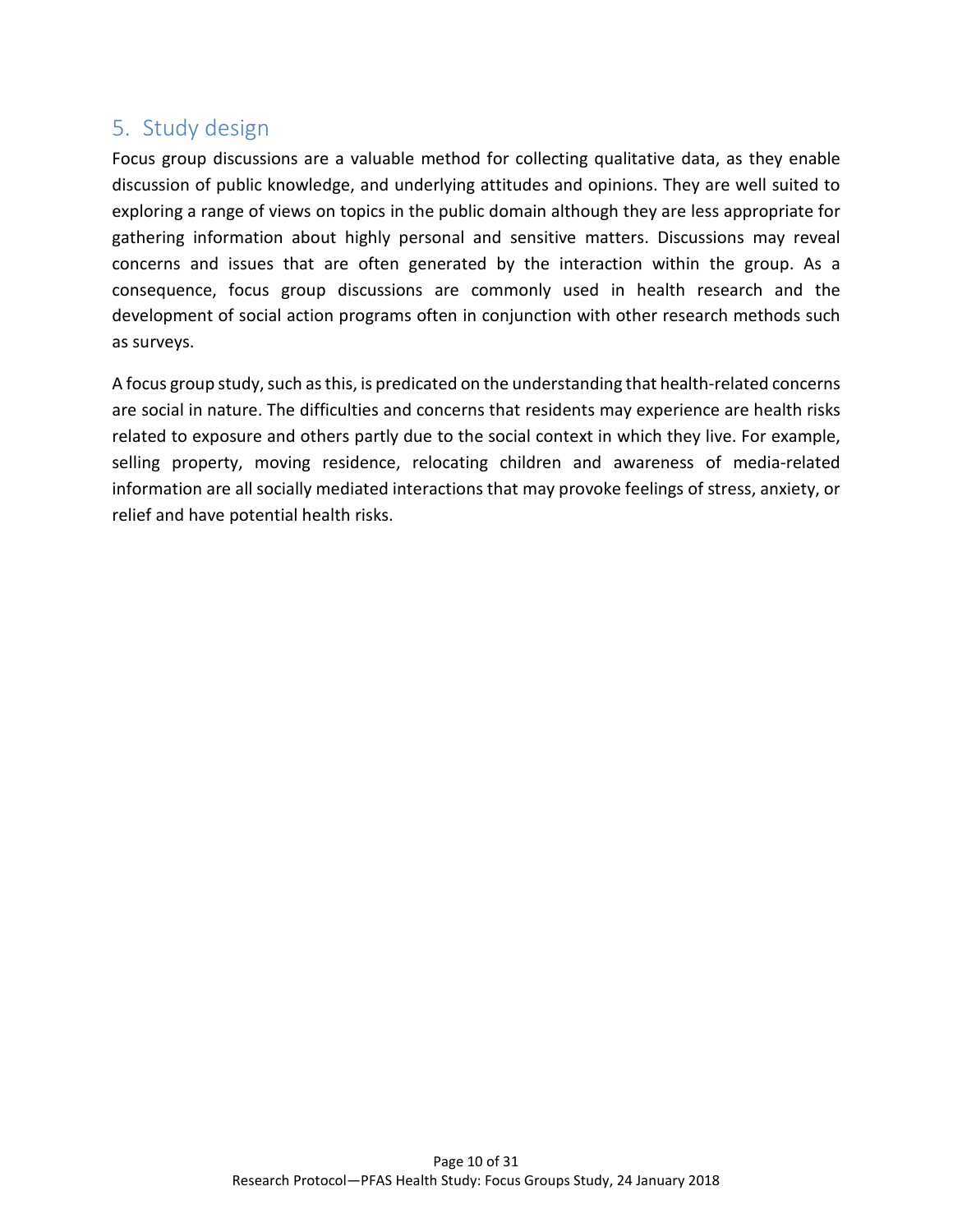# 6. Methodology

# 6.1. Study population

<span id="page-10-1"></span><span id="page-10-0"></span>The study population is residents and workers of the Investigation Areas of Williamtown, NSW and Oakey, Qld. Residents living outside the areas of investigation, but within the townships will also be invited to participate as they will have concerns about their health and the impact the contamination is having on their lives. Previous residents will not be actively sought to participate in the focus groups, but will not be excluded if they want to participate.

## 6.2. Study procedure

## Recruitment

<span id="page-10-2"></span>There will be five focus groups held in Oakey and five held in Williamtown at different times of the day to ensure that people can attend. To ensure that there is a balance of people attending these sessions, the study team will ask people to register their attendance.

As these group discussions will focus on a community issue, participants will be invited to take part through a range of community-based groups and media outlets, including local radio and newspapers. This will include displaying posters in shops and community centres advertising focus group discussion dates and contact details for registration with the study team. We will consult with local 'experts', such as local general practitioners, government representatives and community health workers on the best ways to recruit participants in each location.

## Participants

In total, between 8 and 10 focus groups will be recruited from the two towns. Focus groups are not expected to be representative and instead are used to gather an array of views on issues of community importance; in this case PFAS contamination. Ideally, a focus group consists of about 6-12 people although they may be larger.

We will aim to ensure that the groups will contain a mix of men and women with a range of interests (e.g. property owners, townspeople, farmers). In small communities, it is likely that some focus group participants may know each other. As the topic of the discussions is of considerable concern to the communities, we expect that people will be keen to attend. The venues selected for the meetings should be easily accessible for community members (e.g. local halls, community centres) and politically neutral. Each focus group discussion will be conducted by at least two experienced researchers; one to moderate and the other to observe, take notes and assist in other ways.

A small token of our appreciation, a \$50 EFTPOS voucher, will be offered on completion of the discussion.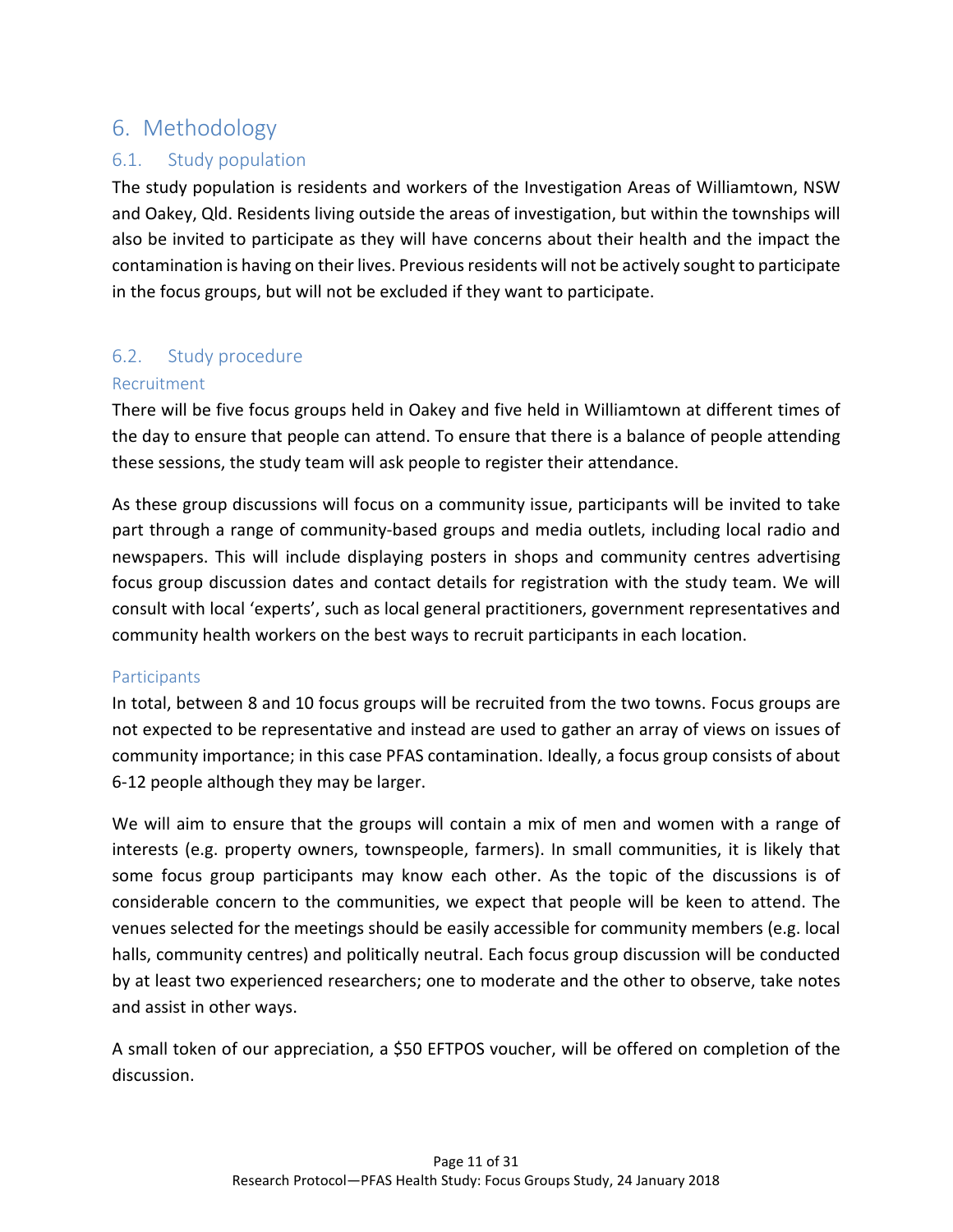## Study conduct

The manner in which the focus groups discussions are conducted will be clearly explained to participants (face-to-face at the time and through information sheets, see Appendix 1) who will be required to give consent, see Appendix 2. The focus groups discussions will be conducted in a way that minimises concerns about privacy and confidentiality. They will be audio-recorded and participants will be asked to provide a pseudonym at the beginning of the discussion that will be recorded and used by participants during the discussions. Any identifying information about participants will be deleted before sending recordings to transcribers. All research staff and staff from the transcribing service will sign a Confidentiality Deed. A brief one page questionnaire will be distributed to participants to collect basic socio-demographic data, such as age, gender, marital status, area of residence (rural/urban), employment, number of children (see Appendix 3). These data can be used describe the composition of the groups, although it is not expected that group participants will be representative.

The audio-recordings will be professionally transcribed by a service previously used by the researchers. Experienced qualitative researchers will read the transcriptions closely several times before developing a coding manual. A specialised computer program will be used to assist in data management. Inductive and deductive codes, reflecting the questions asked and concepts that arise during the discussions will be used to build broader themes following the standard approach of thematic analysis.

Participants will be informed that they can withdraw while the discussion is taking place or choose not to answer any question that they perceive to be sensitive. Study investigators conducting the group discussions are trained and sensitive to potential issues. They will manage the group to avoid one person dominating the discussion and provide space for less forthright members to voice their opinions. If study participants become distressed discussing the impact of living in an affected area on their lives more broadly, they will be referred to free mental health and counselling services available through their GP, the local Primary Health Network or through Support Now.

Data will be stored on secure servers at the ANU for a minimum of five years following completion of the study.

## Study method

Following the conventions of focus group discussions a list of open-ended, broad questions (a topic guide and potential prompts) aimed at generating discussion will be developed to cover the following topics:

• Health—concerns for adults, for children, over long and short-term, health checks, health knowledge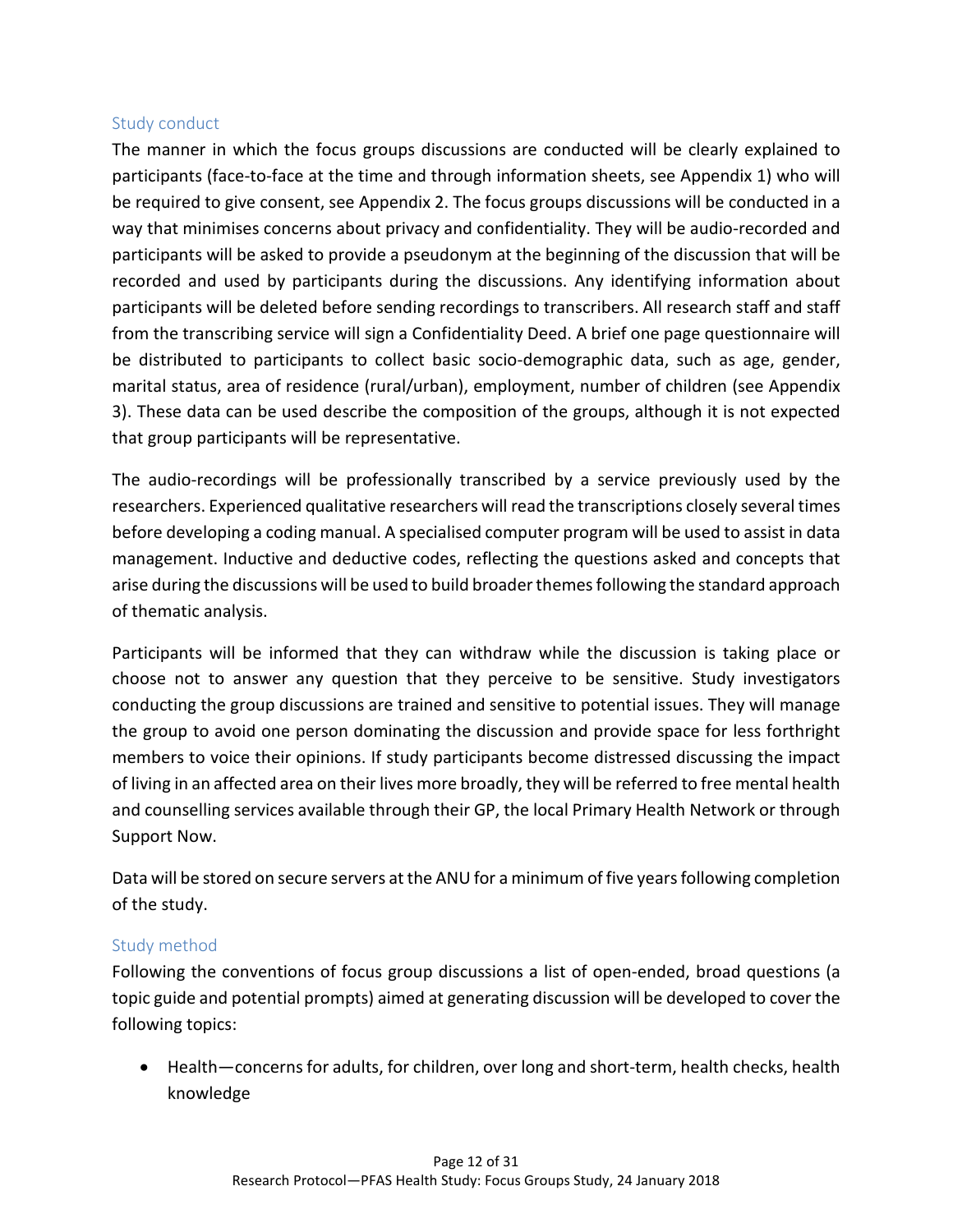- Risk perception and management, and understanding of PFAS exposure
- Emotional stress related to financial and other concerns—value of house replacement, costs of living elsewhere, resale value, sorrow at leaving long-term residence
- Stigma—how are exposed people viewed by others in community
- Practical issues—alternative living arrangements, moving, schooling, work, replacement of belongings, rebuilding house—time costs, other barriers
- Perceptions of the response to the PFAS situation reported in the media
- Other issues

It is anticipated that group participants will provide varying responses to these open-ended discussion topics depending on their circumstances (e.g. whether they work in a contaminated area or reside in the area).

The key outcomes of the focus group study would be an understanding of the health (including social) concerns of residents and their perceptions of the risks of PFAS contamination.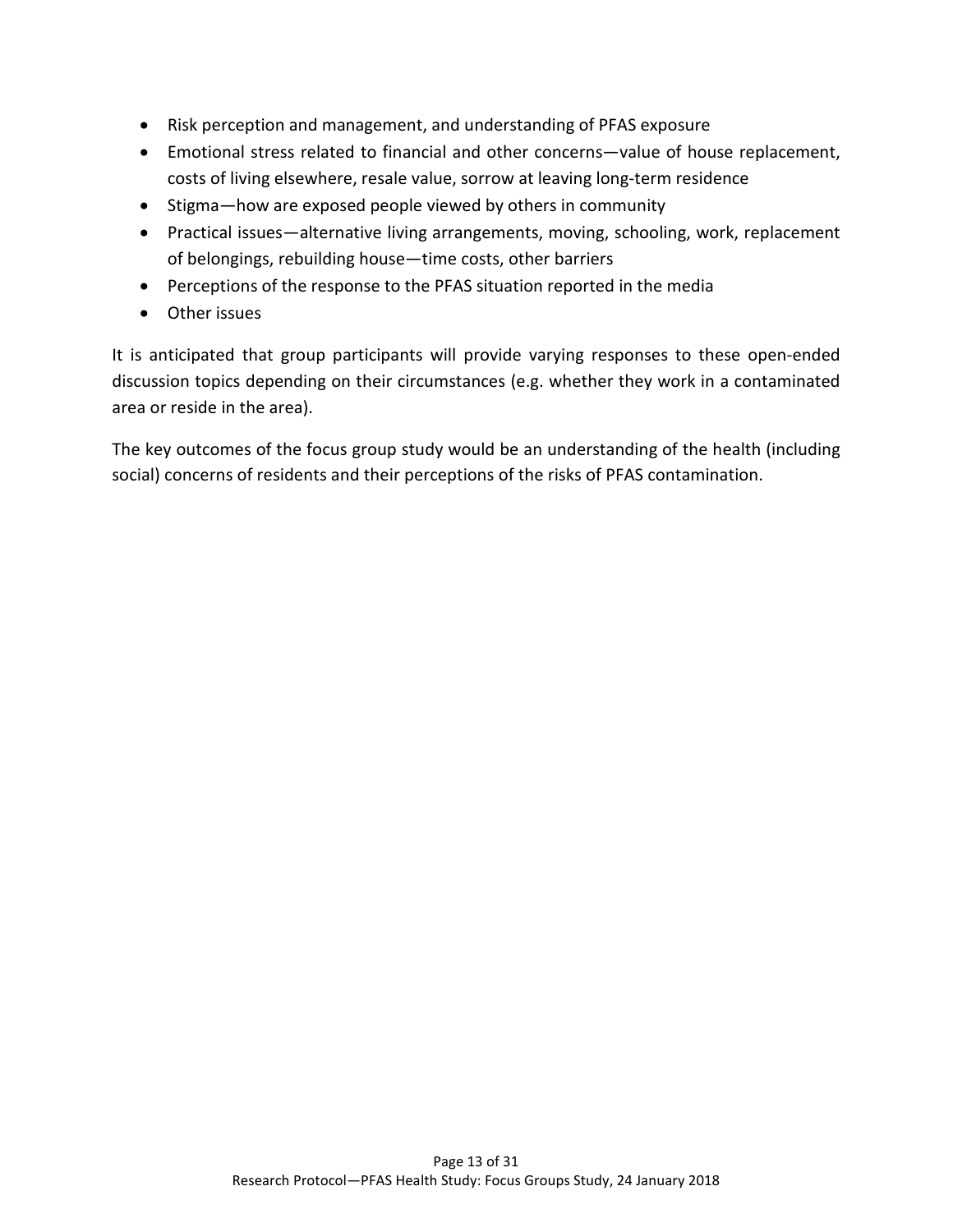# 7. Follow-up

<span id="page-13-0"></span>There will be no follow-up of focus group participants. However, participants will be eligible to participate in the cross-sectional survey.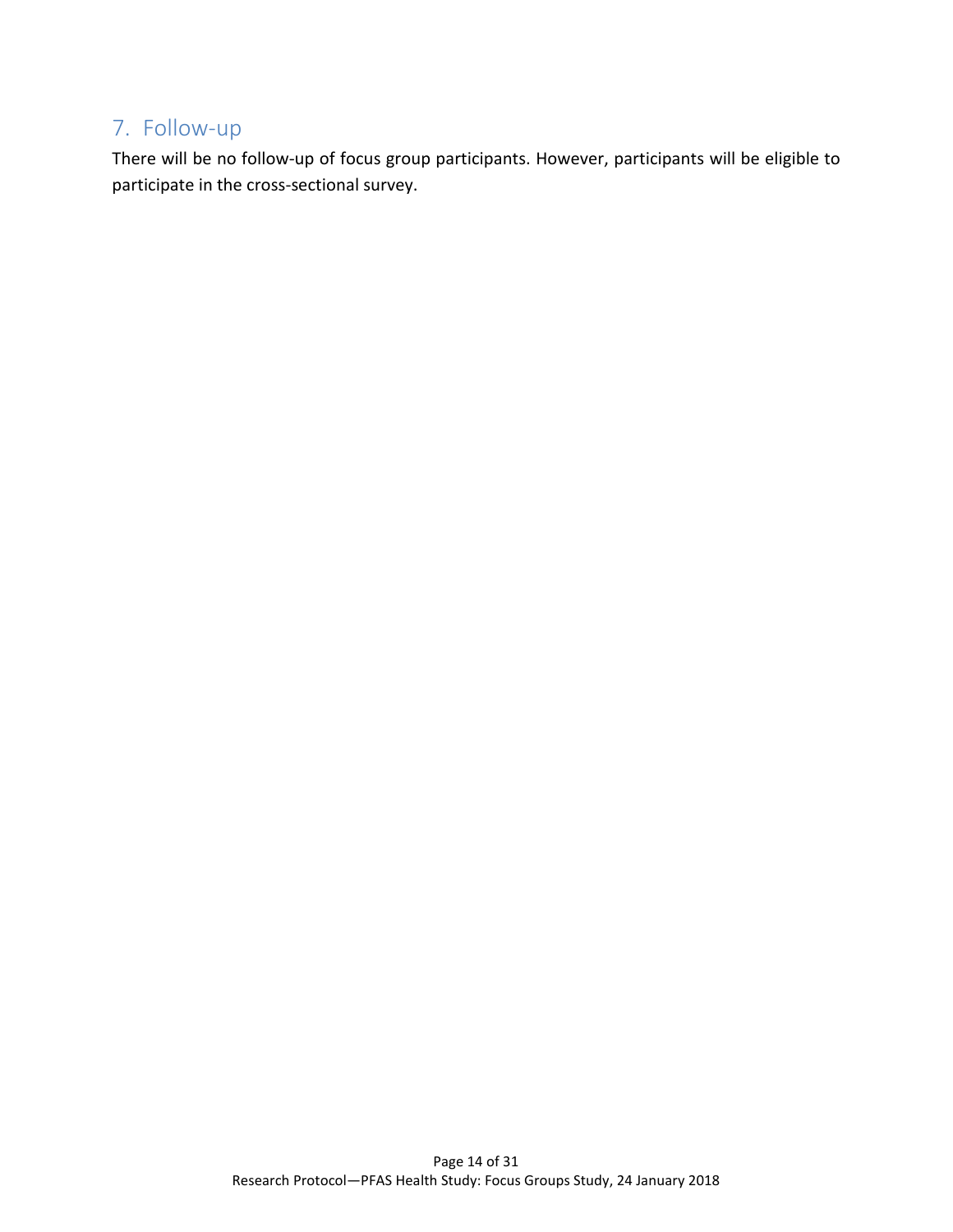# 8. Data management, statistical analysis and quality assurance

<span id="page-14-0"></span>Focus groups transcriptions will be read several times by experienced qualitative researchers who will then develop a coding manual using ATLAS.ti software to assist in this task and with data management. The codes, reflecting the questions asked and concepts that arise during the discussions, will be used to build broad themes, following a general thematic analysis approach.

The focus group data will be analysed for common themes following standard procedures and will not identify individuals. [15] The facilitators of the focus groups are qualitative researchers experienced in conducting focus group discussions. The audio files will be checked by the researchers to remove identifying information that people may supply during discussions (i.e. previous residence etc.). The focus group transcripts will be stored on a password protected server at the ANU and will only be accessible to study investigators involved in the data analysis. The data from each focus group will not be reported on separately.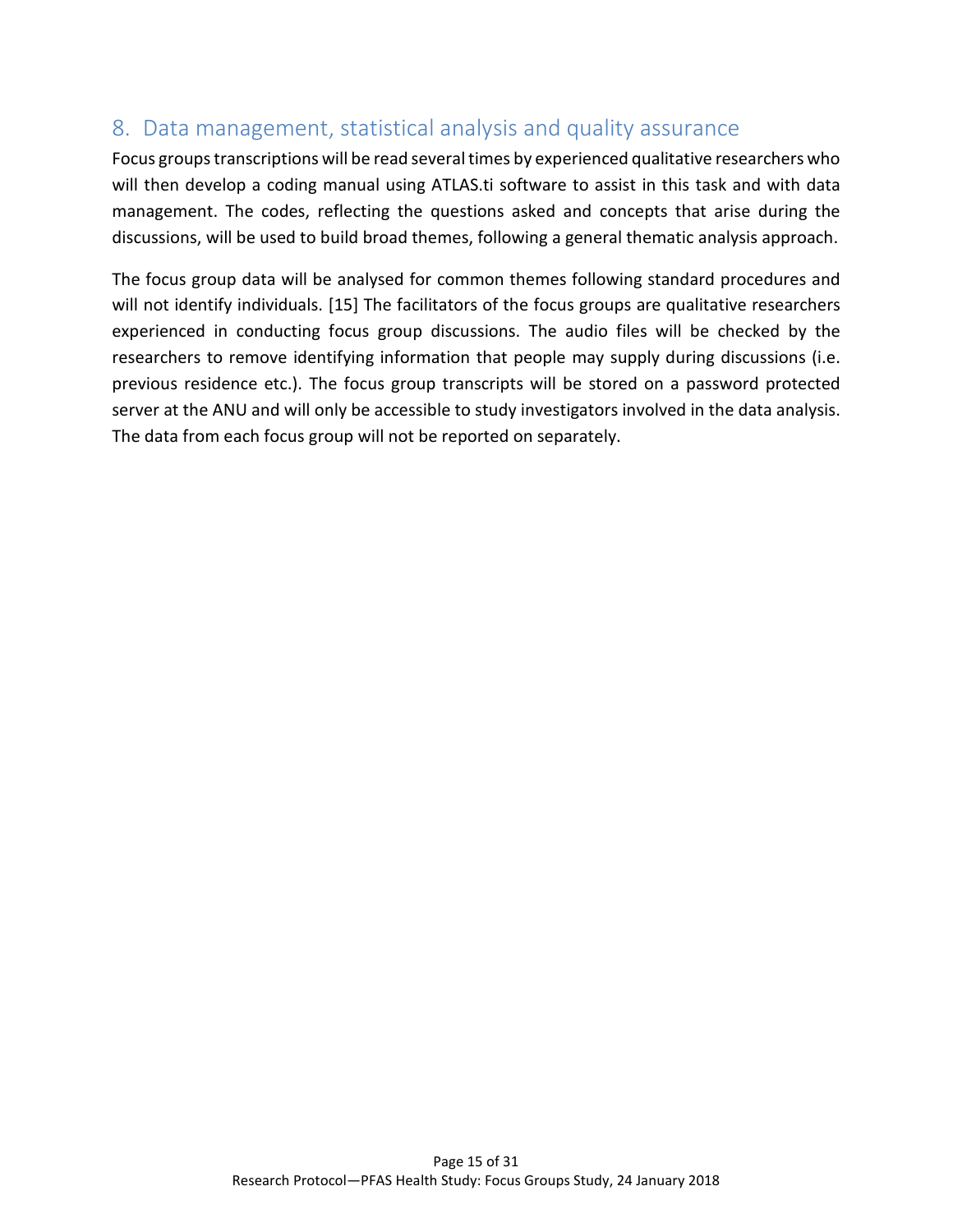# 9. Expected outcomes of the study

<span id="page-15-0"></span>These focus group discussions will provide residents with the opportunity to express their concerns about living and/or working in a PFAS exposed area. Their participation will contribute to their concerns being addressed through the overall study. The general and scientific communities, the Local Governments and the Australian Government will be better informed about the perspectives of residents that can inform future research and policy responses. The results of these focus group discussions will influence the nature of subsequent surveys and may influence development of government policy. There will also be scientific benefit and benefit to the broader general community.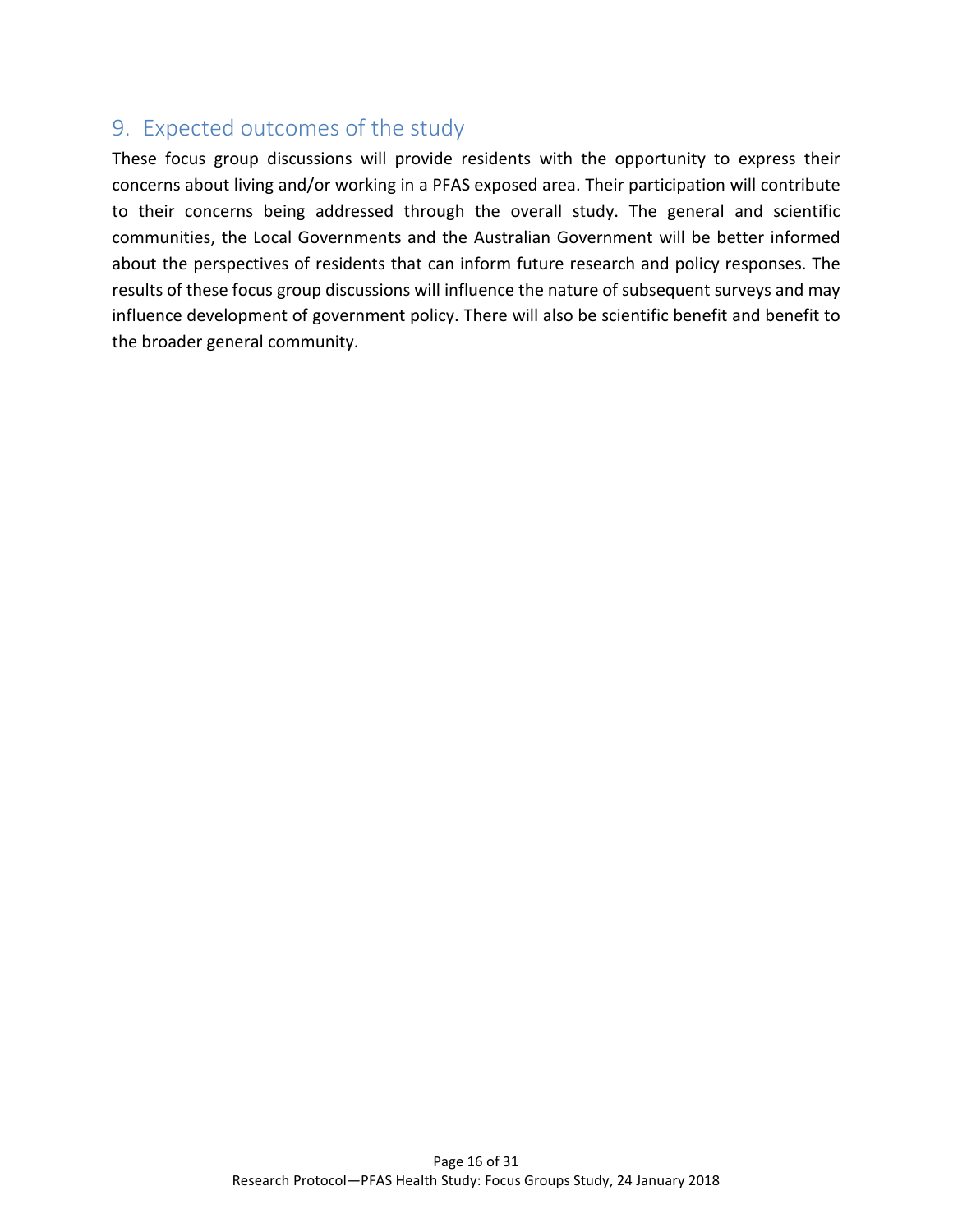# 10. Dissemination of results and publication policy

<span id="page-16-0"></span>The results from each component of the PFAS Health Study will be detailed in a report provided to the Commonwealth Department of Health. The study team will also prepare articles for publication in peer-reviewed journals. All reports and publications will acknowledge funding from the Department and input from the community and other experts. Authorship of peer reviewed articles will be determined in accordance with the Uniform Requirements for Manuscripts Submitted to Biomedical Journals produced and endorsed by the International Committee of Medical Journal Editors, specifically those considerations set out under heading IIA 'Ethical Considerations in the Conduct and Reporting of Research: Authorship and Contributorship'.

The results, which are a thematic analysis of community views expressed in the focus groups, will be summarised in a format suitable for lay-people and the report for each component of the study will be made available to community members via the study webpage. Additionally, after the acceptance of the report the study team will hold a community consultation in each of the two communities at which time the findings of the report will be presented, and the next stages of the study will be reported.

The first report, due in April 2018, will present the results of the focus group discussions and provide give feedback to the Department and the communities on the issues that were raised by participants. It is expected that community consultations will be held in both townships in May 2018. These community consultations will be particularly important, as people who did not attend the focus group discussions will be able to provide feedback about other relevant issues not picked up during the group discussions. At this time the study team will be able to discuss the types of questions that will be included in the Cross-sectional Survey and the timing of both the Cross-sectional Survey and the Blood Serum Study.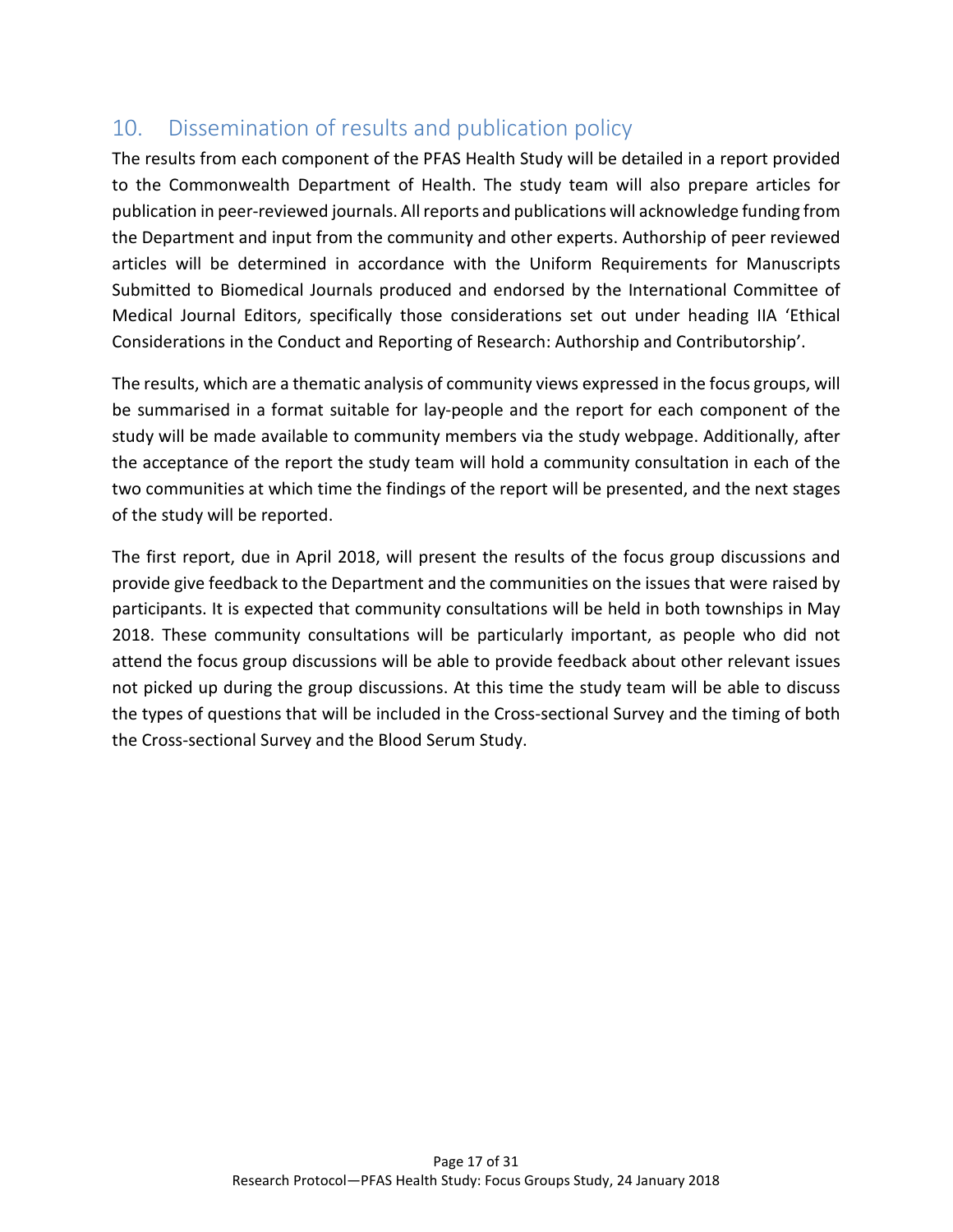# 11. Duration of the project

<span id="page-17-0"></span>The project is expected to take five months. The final report for this study is due to be completed by the end of April 2018.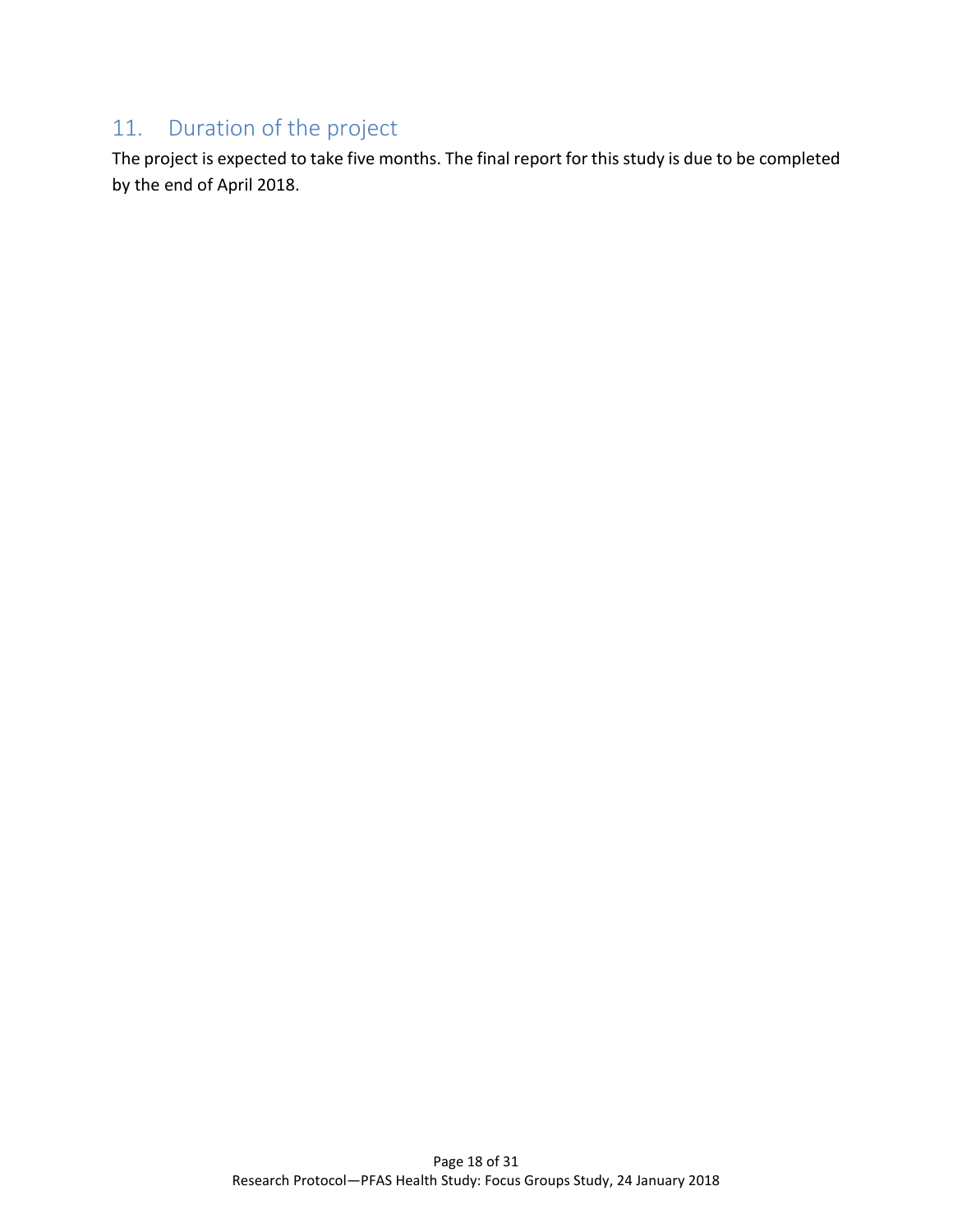# 12. Project management

<span id="page-18-0"></span>Martyn Kirk is the Principal Investigator of the overall PFAS Health Study, and will be involved in the planning of the focus group study, as well as in editing the final report to be submitted to the Department of Health.

Cathy Banwell is a Co-Investigator on the PFAS Health Study and will lead the focus group study. Cathy will design the study, lead the planning, facilitate the discussions, perform the data analysis, and write the report for the focus groups. Cathy will also be involved in the communication of the study to both communities and will be available to talk to media regarding the study.

Tambri Housen is a Co-Investigator on the PFAS Health Study and will assist Cathy Banwell in the focus group study. Tambri will be involved in the planning, assist with the discussions, perform the data analysis, and co-write the report for the focus groups. Tambri will also be involved in the communication of the study to both communities and will be available to talk to media regarding the study.

Susan Trevenar is a Research Officer on the PFAS Health Study and will assist Cathy Banwell in the focus group study. Susan will be involved in the planning, assist with the discussions, and edit the report for the focus groups. Susan will also be involved in the communication of the study to both communities and will assist in all administrative duties including booking travel, accommodation, venues, and responding to enquiries from participants.

Kayla Smurthwaite is a Research Assistant on the PFAS Health Study and will assist Cathy Banwell in the focus group study. Kayla will be involved in the planning, assist with the discussions, and edit the report for the focus groups. Kayla will also be involved in the communication of the study to both communities and will assist in all administrative duties including booking travel, accommodation, venues, and responding to enquiries from participants.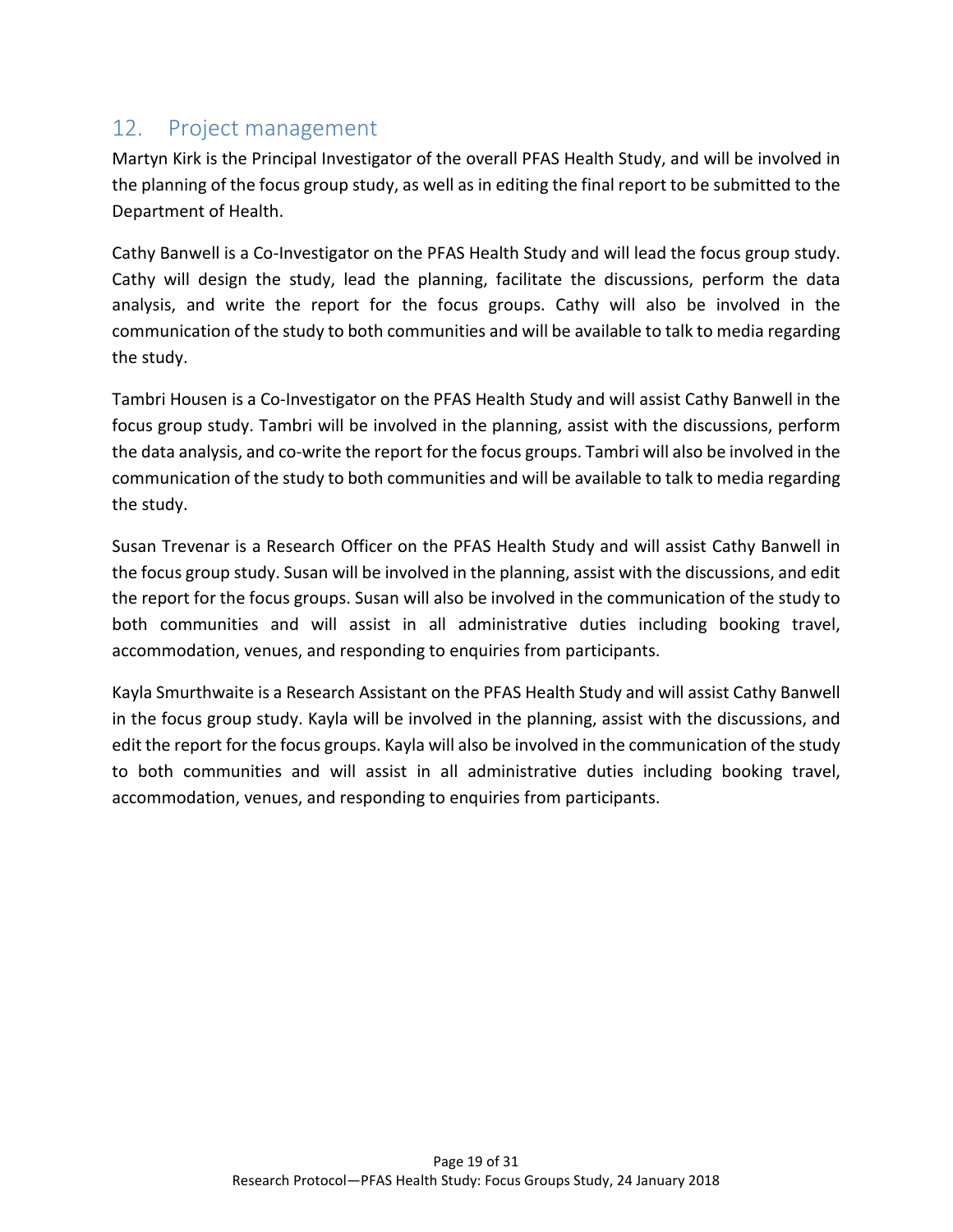# 13. Ethics

<span id="page-19-0"></span>Ethical issues relate to the risks and benefits of participating in a focus group. These usually include concerns about anonymity and protection of privacy and the potential harms associated with participation. The study has obtained approval and oversight from the Human Research Ethics Committees of the DDVA and ANU (DDVA HREC Protocol 024-17, ANU HREC Protocol 2017/816).

Participants will be informed that they can withdraw while the discussion is taking place or choose not to answer any question that they perceive to be sensitive. If study participants become upset discussing the impact of living in an affected area on their lives more broadly, they will be referred to their GP or local mental health support services..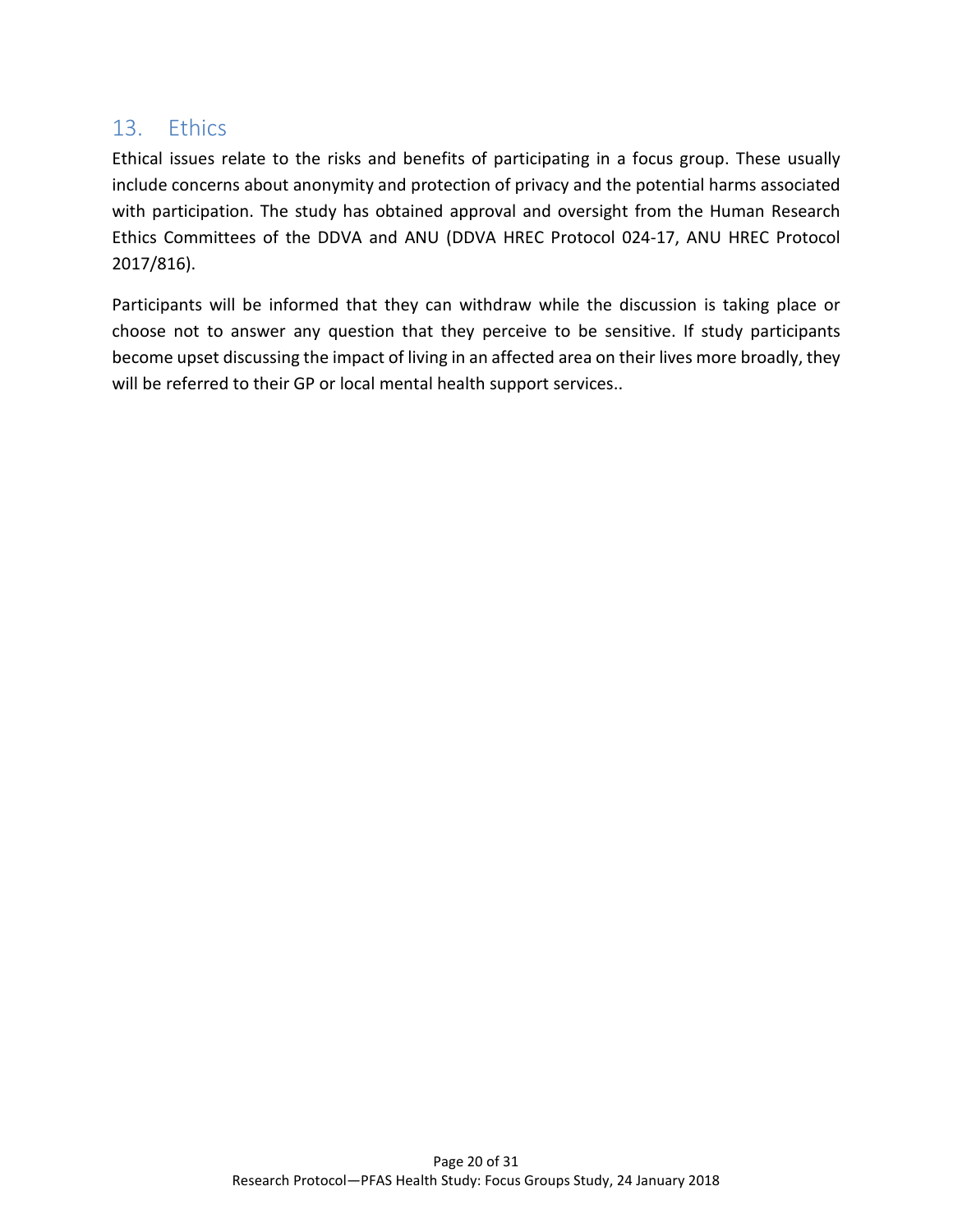# 14. References

- 1. Kissa E: **Fluorinated surfactants and repellents**, vol. 97: CRC Press; 2001.
- <span id="page-20-0"></span>2. Buck RC, Franklin J, Berger U, Conder JM, Cousins IT, de Voogt P, Jensen AA, Kannan K, Mabury SA, van Leeuwen SPJ: **Perfluoroalkyl and polyfluoroalkyl substances in the environment: Terminology, classification, and origins**. *Integrated Environmental Assessment and Management*  2011, **7**(4):513-541.
- 3. Smart B: **Characteristics of C-F systems**. In: *Organofluorine Chemistry: Principles and commercial applications.* Edited by Banks R, Smart B, Tatlow J. Boston, MA: Springer; 1994: 57-88.
- 4. Kannan K, Tao L, Sinclair E, Pastva SD, Jude DJ, Giesy JP: **Perfluorinated Compounds in Aquatic Organisms at Various Trophic Levels in a Great Lakes Food Chain**. *Archives of Environmental Contamination and Toxicology* 2005, **48**(4):559-566.
- 5. Trudel D, Horowitz L, Wormuth M, Scheringer M, Cousins IT, Hungerbuhler K: **Estimating consumer exposure to PFOS and PFOA**. *Risk Anal* 2008, **28**(2):251-269.
- 6. Fromme H, Tittlemier SA, Volkel W, Wilhelm M, Twardella D: **Perfluorinated compounds- exposure assessment for the general population in Western countries**. *Int J Hyg Environ Health*  2009, **212**(3):239-270.
- 7. Steenland K, Fletcher T, Savitz DA: **Epidemiologic evidence on the health effects of perfluorooctanoic acid (PFOA)**. *Environmental Health Perspectives* 2010, **118**(8):1100-1108.
- 8. Olsen GW, Burris JM, Ehresman DJ, Froehlich JW, Seacat AM, Butenhoff JL, Zobel LR: **Half-life of serum elimination of perfluorooctanesulfonate, perfluorohexanesulfonate, and perfluorooctanoate in retired fluorochemical production workers**. *Environmental health perspectives* 2007:1298-1305.
- 9. Faniband M, Lindh CH, Jönsson BA: **Human biological monitoring of suspected endocrinedisrupting compounds**. *Asian journal of andrology* 2014, **16**(1):5.
- 10. Chen MH, Ha EH, Wen TW, Su YN, Lien GW, Chen CY, Chen PC, Hsieh WS: **Perfluorinated compounds in umbilical cord blood and adverse birth outcomes**. *PloS one* 2012, **7**(8):e42474.
- 11. Services USDoHaH: **Toxicological profile for perfluoralkyls**. In*.*: Agency for Toxic Substances and Disease Registry; 2015: 574.
- 12. AECOM Services Pty Ltd: **Stage 2C Environmental Investiagtion - Preliminary Ecological Risk Assessment, Army Aviation Centre Oakey**. In*.* Edited by Department of Defence; 2016: 2.
- 13. AECOM Services Pty Ltd: **Preliminary Ecological Risk Assessment December 2016 - RAAF Base Williamtown Stage 2B Environmental Investigation**. In*.* Edited by Department of Defence; 2016: 1.
- 14. **[PFAS Investigation and Management Program](http://www.defence.gov.au/Environment/PFAS/)**
- 15. Braun V, Clarke V: **Using thematic analysis in psychology**. *Qualitative Research in Psychology*  2006, **3**(2):77-101.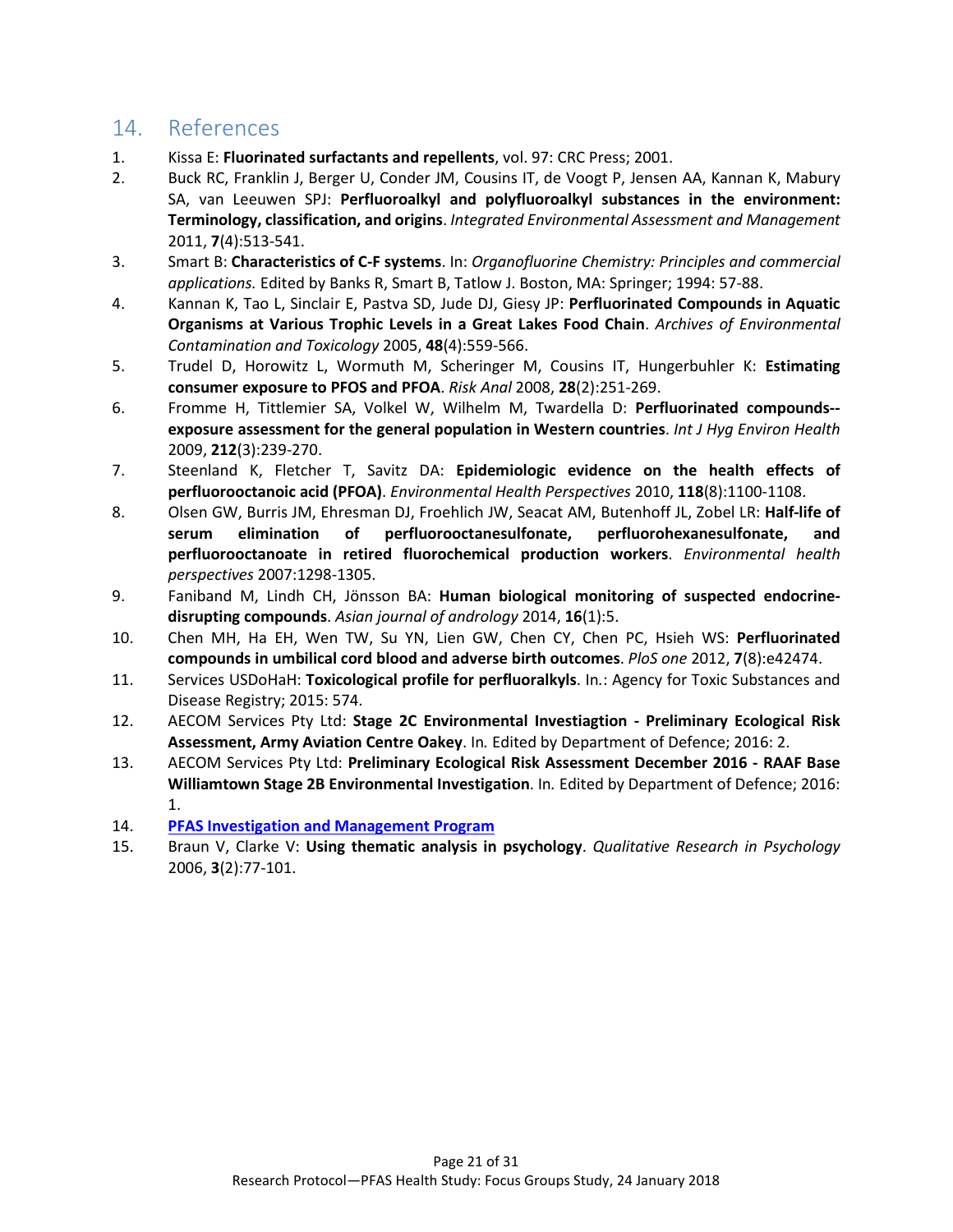# <span id="page-21-0"></span>15. Appendices

## <span id="page-21-1"></span>15.1. Appendix 1 Focus group discussions: participation information sheet

## **PFAS Health Study**

#### **Participant Information Sheet for Focus Group Discussions**

#### **Project Title:**

The PFAS Health Study: A Focus Group Study

The Australian Government Department of Health is funding the study.

| <b>Researcher Team</b>            | <b>Contact Details</b>          |
|-----------------------------------|---------------------------------|
| Professor Martyn Kirk             | E: martyn.kirk@anu.edu.au       |
| Associate-Professor Cathy Banwell | E: cathy.banwell@anu.edu.au     |
| Dr Tambri Housen                  | E: tambri.housen@anu.edu.au     |
| Ms Susan Trevenar                 | E: susan.trevenar@anu.edu.au    |
| Ms Kayla Smurthwaite              | E: kayla.smurthwaite@anu.edu.au |

This Participant Information Sheet/Consent Form tells you about the research project. It explains the processes involved with taking part. Knowing what is involved will help you decide if you want to take part in the research. Please read this information carefully. Ask questions about anything that you don't understand or want to know more about.

Participation in this research is entirely voluntary; there is no obligation to take part in the study, and if you choose not to participate there will be no detriment to your career or future health care.

If you decide you want to take part in the research project, you will be asked to sign the consent section.

You will be given a copy of this Participant Information and Consent Form to keep.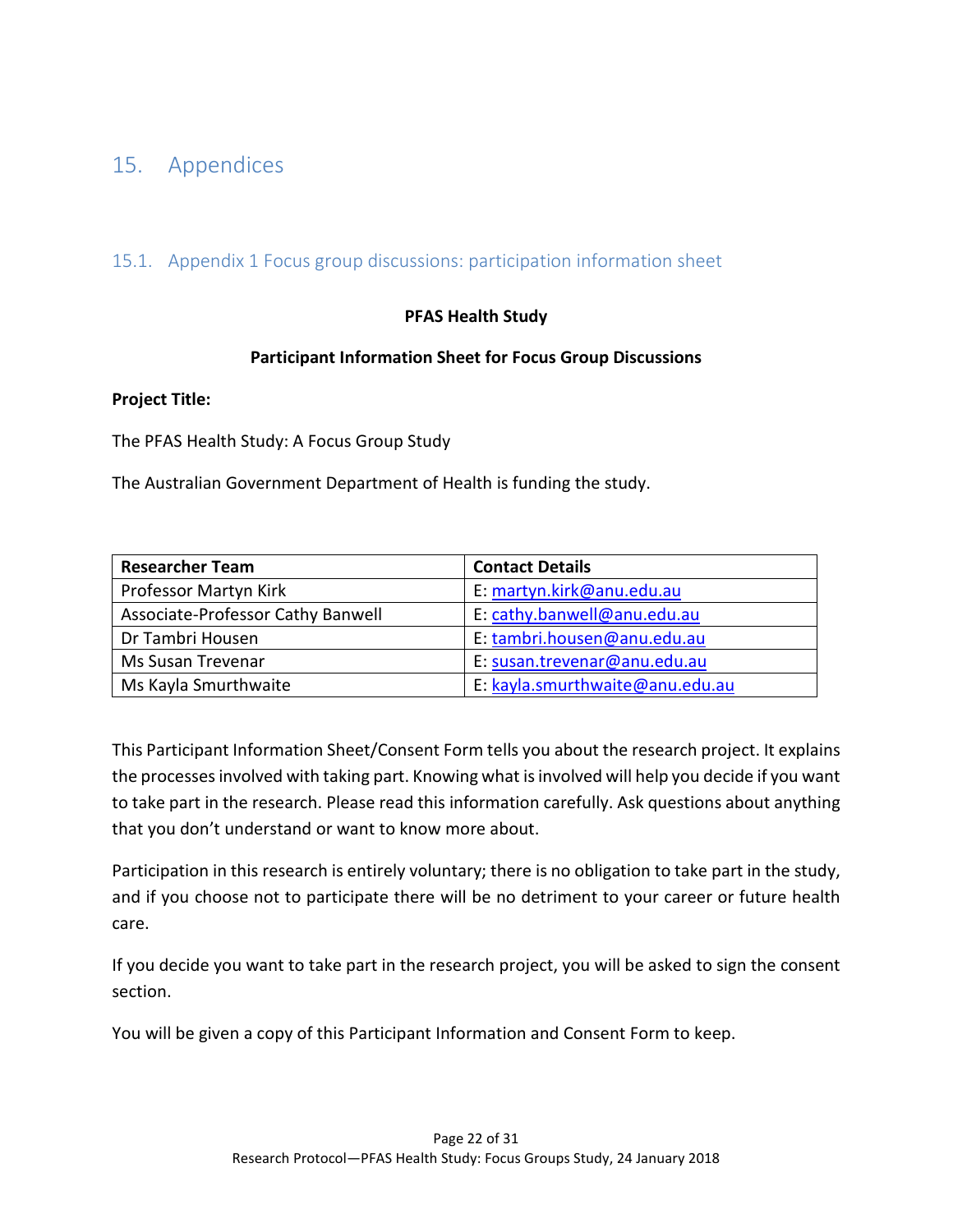## **Project Title:** The PFAS Health Study: A Focus Group Study

This study is being conducted by researchers from the National Centre for Epidemiology and Population Health in the Research School of Population Health at The Australian National University. Professor Martyn Kirk is the primary investigator of the PFAS Health Study. Associate-Professor Cathy Banwell will lead the focus group discussion study with Dr Tambri Housen, Ms Sue Trevenar, and Ms Kayla Smurthwaite.

## **General Outline of the Study:**

The focus group discussion study is part of a broader study concerning the health and related risks of living in a PFAS affected area. The focus groups are an opportunity for residents to express concerns about their health and the social impacts of living in the area and to shape the direction of the broader study. Anyone living in a PFAS affected area is invited to participate in a discussion group. We expect to hold five group discussions in your area in public locations, such as town halls or community centres. The groups will consist of up to 12 people who will be invited to contribute to a general discussion. It is likely that the discussion will last between one and two hours.

The Australian Government has commissioned this study. No identifiable personal information will be provided to the Australian Government in the course of this study.

## **Participant Involvement:**

Participation in the study is entirely voluntary; there is no obligation to take part in the study, and if you choose not to participate there will be no detriment to your career or future health care. Participants are free to withdraw from the research at any time without penalty and without providing a reason. If this occurs, the researchers will dispose of any data already collected from you. However, it may not be possible to remove statements that you have made as part of the general discussion. At the group discussion individuals will be asked to sign a consent form presented to them at the time.

We are asking all focus group attendees for their consent to collect their discussion via audiorecording so we can accurately record everything everyone tells us. As people talk quickly it is difficult to write everything down and we do not want to miss anything anyone tells us. Your contribution to the discussion will be confidential beyond the group in which you participated. Your name will not be recorded anywhere on the recorder and if it is mentioned it will not be transcribed. If anyone does not wish to be recorded, the person may withdraw from the discussion.

During the focus group discussions, participants will be asked to discuss the following topics related to living in a PFAS affected area: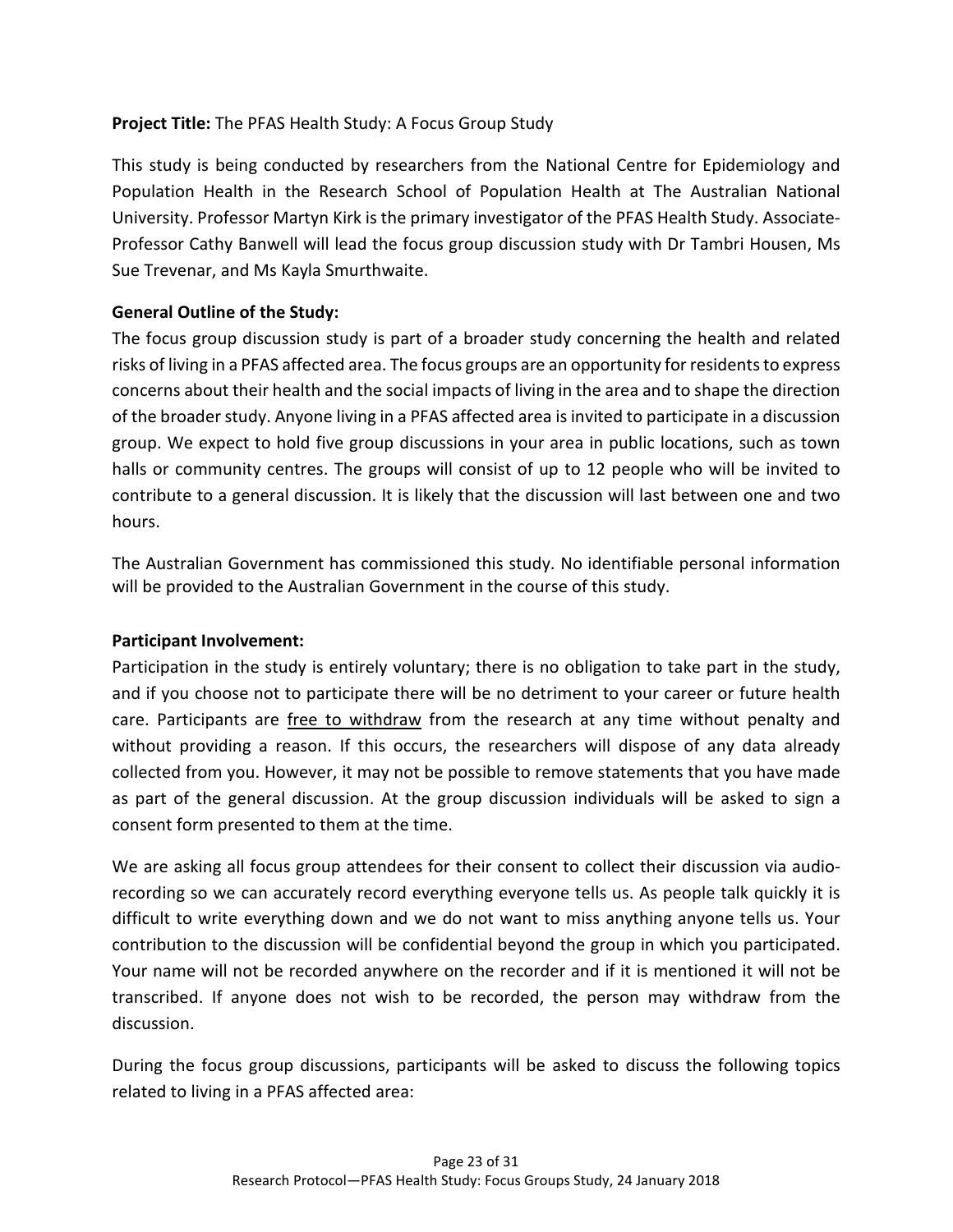- Health concerns
- Risk perception and management related to potential PFAS exposure
- Stress related to financial concerns due to living in the area
- Social issues
- Practical issues where to live, moving, schooling, work, replacement of belongings, rebuilding house - time costs, other barriers
- The response to the PFAS situation by government, media, other
- And other issues that participants raise

Participants will be asked to fill out a short form collecting demographic information. With consent, the focus group discussions will be recorded. The discussions will last about an hour and the total time will be about two hours.

After the study the discussion material will be transcribed, collated and analysed and will then contribute to the findings from the broader study. The findings of the broader study will be disseminated to participants, to the general public and published in academic papers. The group discussion transcripts will not be available to individual participants.

#### **Risks of Participating:**

These discussions may raise some feelings of distress as they concern potential threats to health and well-being. The Australian Government has funded dedicated mental health and counselling services to provide support during this time. If you should become distresses, free counselling services are available and can be accessed through your GP, the local Primary Health Network or through Support Now. If you are a currently serving member of the ADF, you can access services through your usual Defence Health Centre.

A small token of our appreciation, a \$50 EFTPOS voucher, will be offered on completion of the discussion.

The focus group discussions provide residents with an opportunity to express concerns and describe experiences related to their health and their social circumstances. The findings from the focus groups will be used to design a survey to be conducted in PFAS affected communities in 2018 and will contribute to the development of policy related to PFAS contamination. These will be used to inform the development of a survey questionnaire to be sent to current and past residents. The findings, with other parts of the study findings, will be presented in a report to the Australian Government Department of Health and to the general public and may be presented at scientific meetings and conferences, and published in academic books and journals. Information will be presented in such a way that individuals cannot be identified.

#### **Confidentiality:**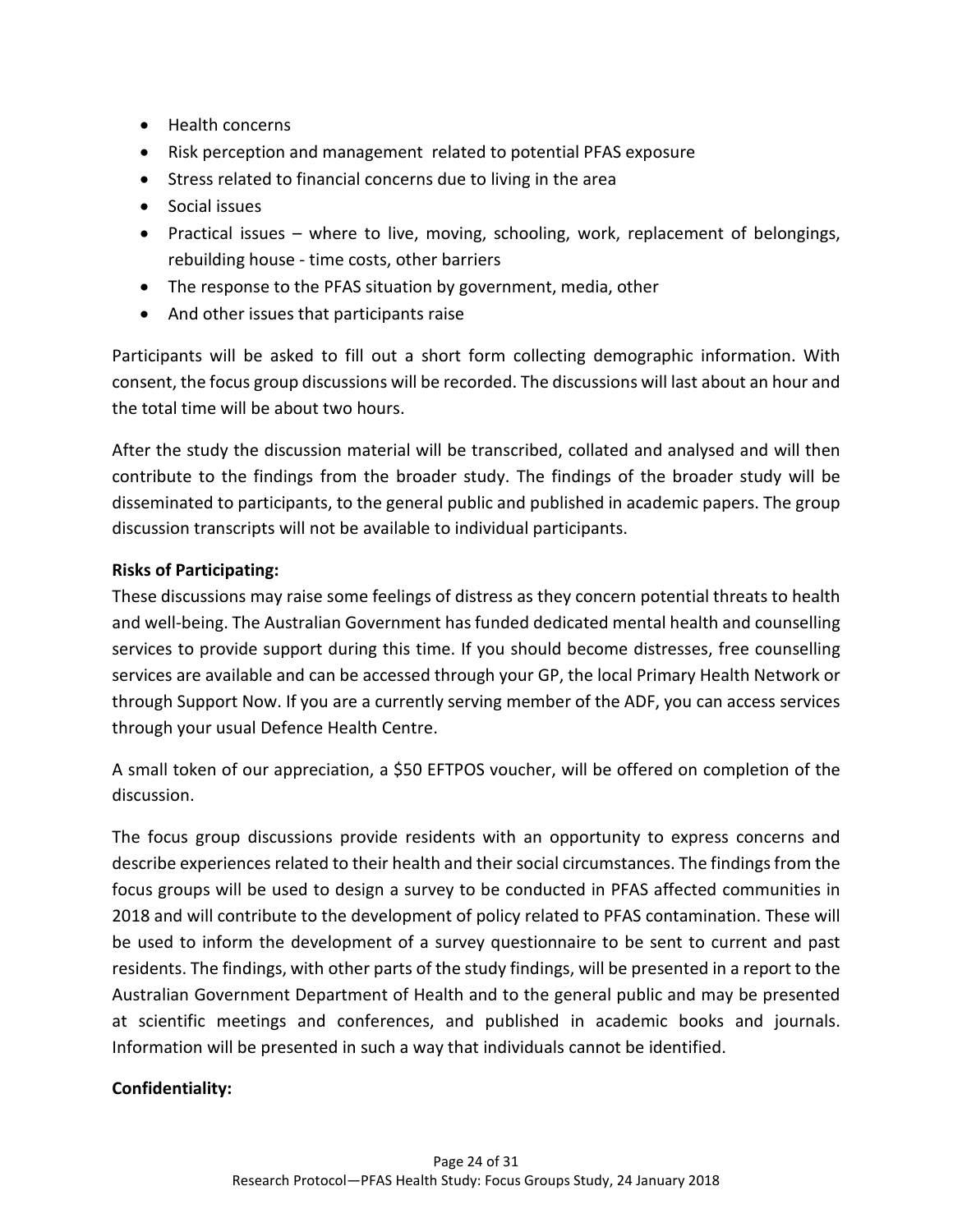We will not be discussing whether you participated or not with other people. Only members of the research team will have access to the data. Your privacy is important to us. The identity of participants will not be collected except as a signature on the consent forms that are stored separately from data. We also ask that focus group members maintain the confidentiality of group discussions, and that participants in focus groups should refrain from making statements of a confidential nature or that are defamatory of any person. We ask that participants use pseudonyms. It is possible that transcripts from the focus group discussions may be subpoenaed as part of legal actions related to PFAS litigations. However, participants in focus groups will be anonymous, in the situation a participant's name is mentioned during interview, it will not be transcribed. Your participation will not affect your position at work, or your use of any local or state government service. It is entirely voluntary and there are no consequences for nonparticipation. The information you provide will not be linked to a name or phone number. Your data will be stored securely on ANU servers for five years and then destroyed. It will not be used in future studies.

#### **Privacy Notice:**

The ANU Privacy Policy is located [here](https://policies.anu.edu.au/ppl/document/ANUP_010007) and contains information about how you can

- Have access or seek correction to your personal information; and
- Complain about a breach of an Australian Privacy Principle (APP) by ANU and how ANU will handle the complaint.

#### **Questions:**

If you have any questions, do not hesitate to contact us (the researchers who are conducting the discussions) by email or phone.

Dr Cathy Banwell **Dr Tambri Housen** T: 02 6125 0016 T: 02 6125 0460 [Cathy.Banwell@anu.edu.au](mailto:Cathy.Banwell@anu.edu.au) Tambri.Housen@anu.edu.au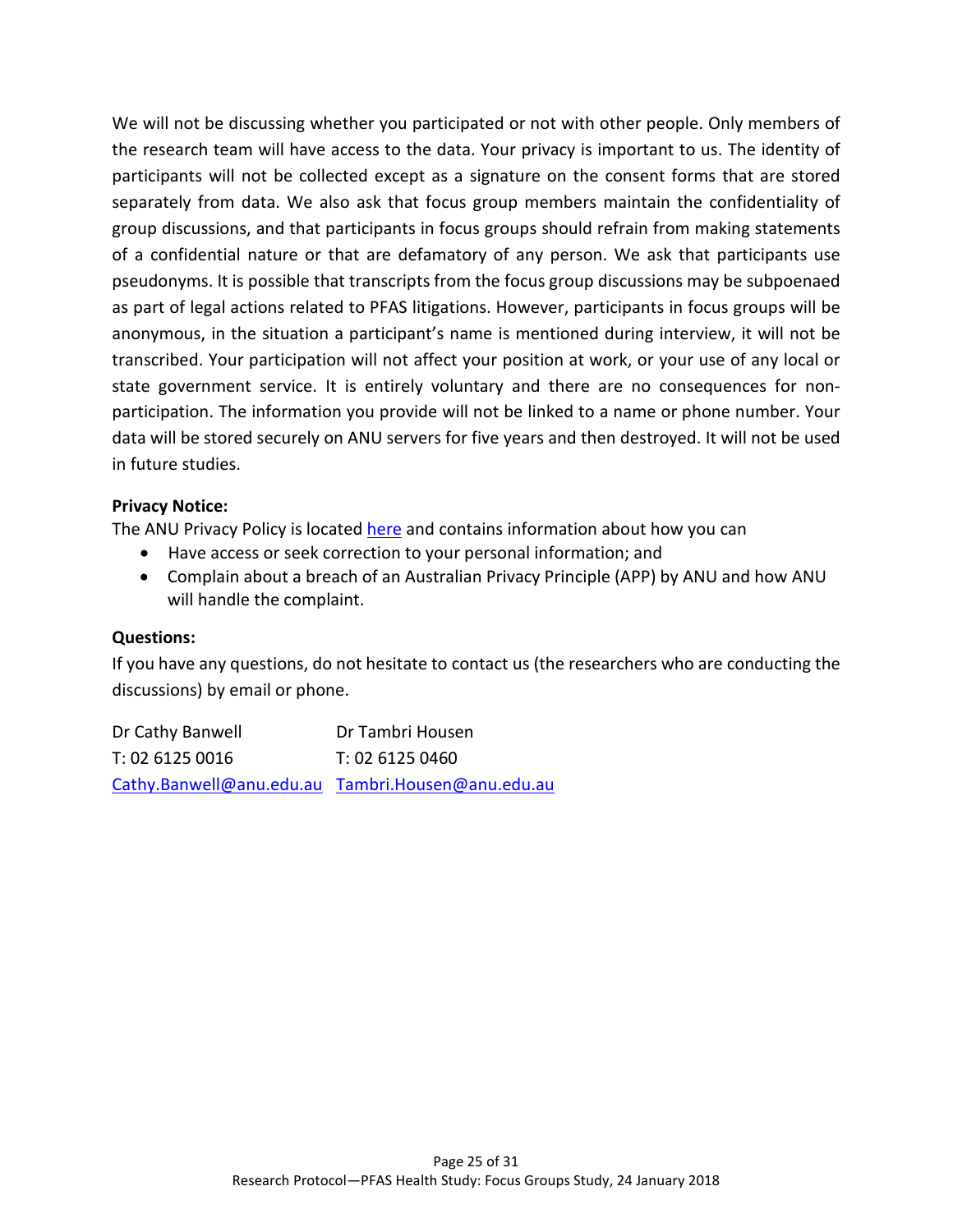## **Concerns or complaints:**

The Australian National University Human Research Ethics Committee and the DDVA Human Research Ethics Committee (ANU HREC protocol 2017/816 and DDVA HREC protocol 024-17). If you have concerns regarding the way this research was conducted please not hesitate to contact the researchers or the following:

| <b>Executive Officer</b>    | Human Research Ethics Officer      |
|-----------------------------|------------------------------------|
| <b>DDVA HREC</b>            | The Australian National University |
| CP3-6-037                   | Office of Research Integrity       |
| PO Box 7911                 | Chancelry 10B,                     |
| Canberra BC ACT 2610        | T: (02) 6125 3427                  |
| T: (02) 62663807            | E: Human.Ethics.Officer@anu.edu.au |
| E: ddva.hrec@defence.gov.au |                                    |

No member of the research team will receive a personal financial benefit from involvement in this research project (other than their ordinary wages).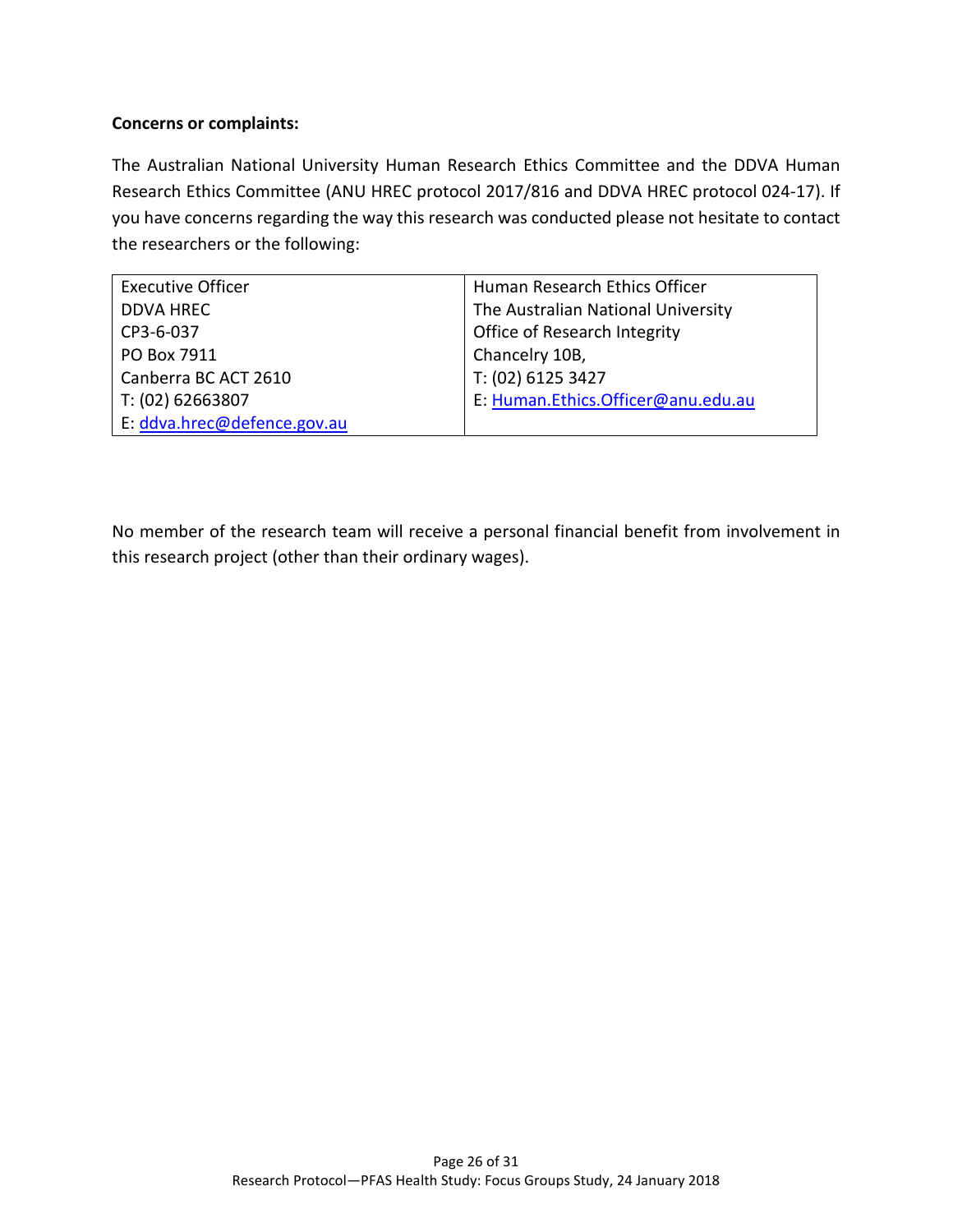## <span id="page-26-0"></span>15.2. Appendix 2 Focus group discussions: consent form

# **Participant Written Consent Form**

#### **Title: The PFAS Health Study: Focus Group Discussions**

I, ................................................................………………... give my consent to participate in the project mentioned above on the following basis:

I have had explained to me the aims of this research project, how it will be conducted and my role in it.

I understand the risks involved as described in the Participant Information Sheet.

I am cooperating in this project on condition that:

- the information I provide will be kept confidential
- the information will be used only for this project. The research results will be made available to me at my request and any published reports of this study will preserve my anonymity
- I have been given a copy of the 'Departments of Defence and Veterans' Affairs Human Research Ethics Committee (DDVA HREC) Guidelines for Volunteers'.

I understand that:

- there is no obligation to take part in this study
- I am free to withdraw at any time

I have been given a copy of the participant information sheet and consent form, signed by me and by the principal investigator Martyn Kirk to keep.

\_\_\_\_\_\_\_\_\_\_\_\_\_\_\_\_\_\_\_\_\_\_\_\_\_\_\_\_\_\_\_Signature of participant

 $\blacksquare$  Name in full

\_\_\_\_\_\_\_\_\_\_\_\_\_\_\_\_\_\_\_\_\_\_\_Date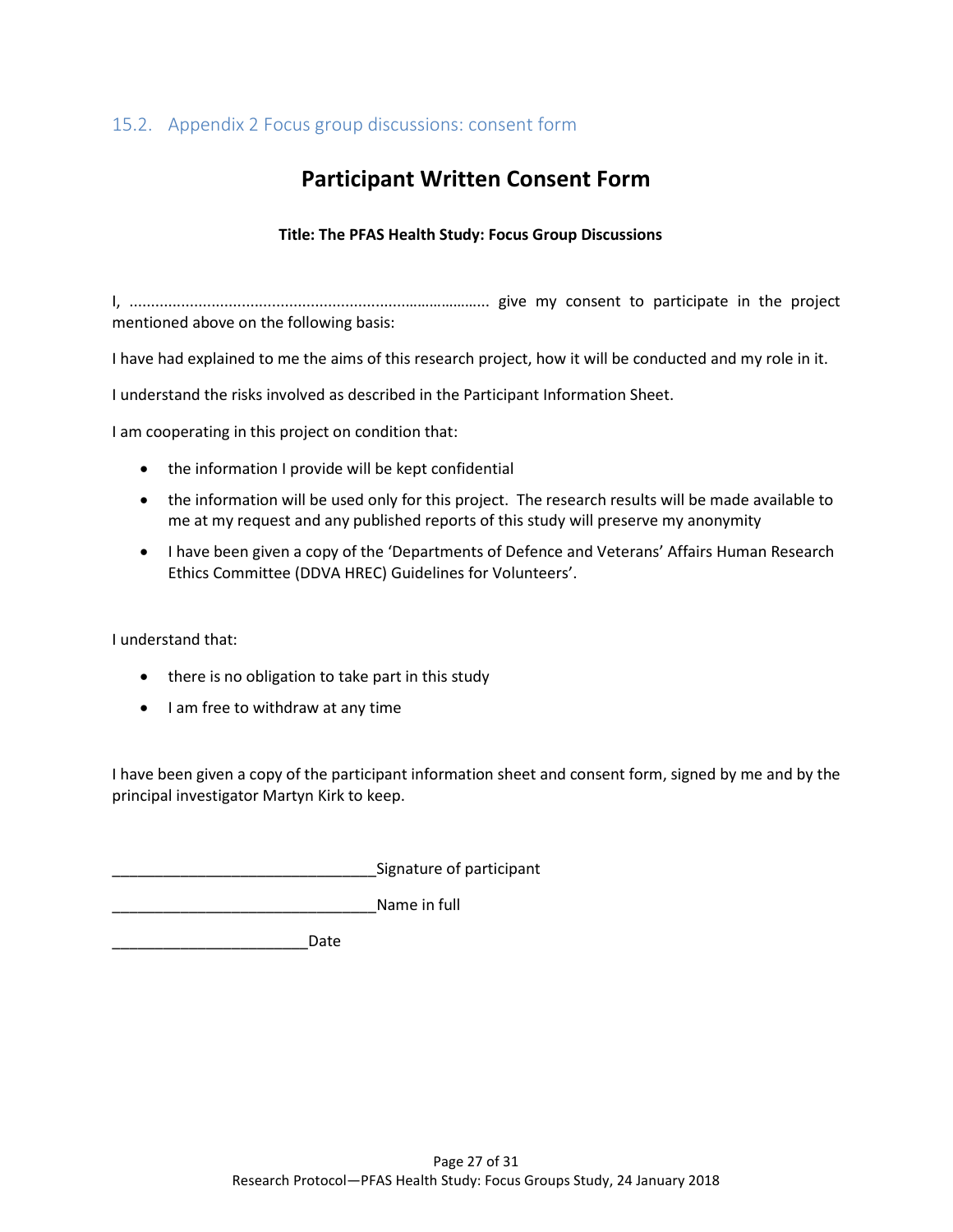| Signature of Principal Investigator |  |  |
|-------------------------------------|--|--|
| Name in full                        |  |  |

Date

#### **Concerns or complaints to:**

The Australian National University Human Research Ethics Committee and the DDVA Human Research Ethics Committee (ANU HREC protocol 2017/816 and DDVA HREC protocol 024-17). If you have concerns regarding the way this research was conducted please do not hesitate to contact the researchers or the following:

Executive Officer DDVA HREC CP3-6-037 PO Box 7911 Canberra BC ACT 2610 T: (02) 62663807 E: [ddva.hrec@defence.gov.au](file://mhsdata.anu.edu.au/mhs/workgroups/rsph/nceph/Projects/PFASstudy/Phase%20II/Focus%20groups/Ethics/DDVA/ddva.hrec@defence.gov.au) Human Research Ethics Officer The Australian National University Office of Research Integrity Chancelry 10B, T: (02) 6125 3427 E[: Human.Ethics.Officer@anu.edu.au](mailto:Human.Ethics.Officer@anu.edu.au)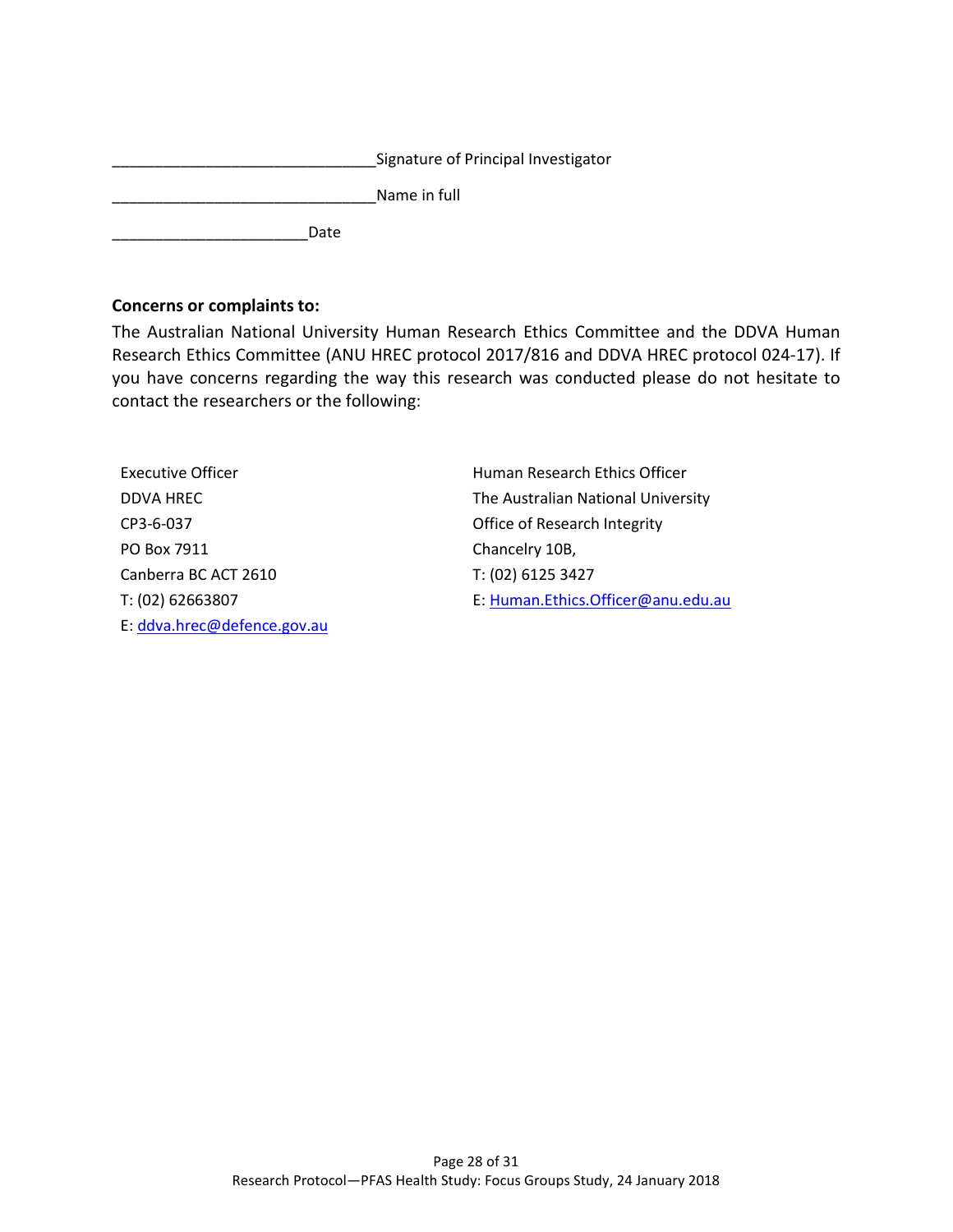# 15.3. Appendix 3 Focus group discussions: questionnaire

# **PFAS Health Study Questionnaire for Focus Group participants**

<span id="page-28-0"></span>

| 1. Sex                                                |         |                          |                    |  |
|-------------------------------------------------------|---------|--------------------------|--------------------|--|
| Male                                                  | Female  | Other                    |                    |  |
|                                                       |         |                          |                    |  |
| 2. Age                                                |         |                          |                    |  |
| 25-29                                                 | 30-34   | 35-39                    | 40-44              |  |
| 45-49                                                 | 50-54   | 55-59                    | $60+$              |  |
|                                                       |         |                          |                    |  |
| 3. What is your highest completed level of education? |         |                          |                    |  |
| Incomplete secondary                                  |         | Completed secondary      |                    |  |
|                                                       |         |                          |                    |  |
| Certificate or diploma                                |         | Bachelor degree or above |                    |  |
| <b>Partnership status</b><br>4.                       |         |                          |                    |  |
| Single (Never Married)                                |         |                          |                    |  |
| Single (Separated/Divorced/Widowed)                   |         |                          |                    |  |
| Married<br>Cohabiting/De Facto                        |         |                          |                    |  |
|                                                       |         |                          |                    |  |
| 5. What is your employment status?                    |         |                          |                    |  |
| Not employed                                          | Retired |                          | Employed (casual)) |  |
|                                                       |         |                          |                    |  |
| Employed (part-time)                                  |         | Employed (full-time)     |                    |  |
|                                                       |         |                          |                    |  |
|                                                       |         |                          |                    |  |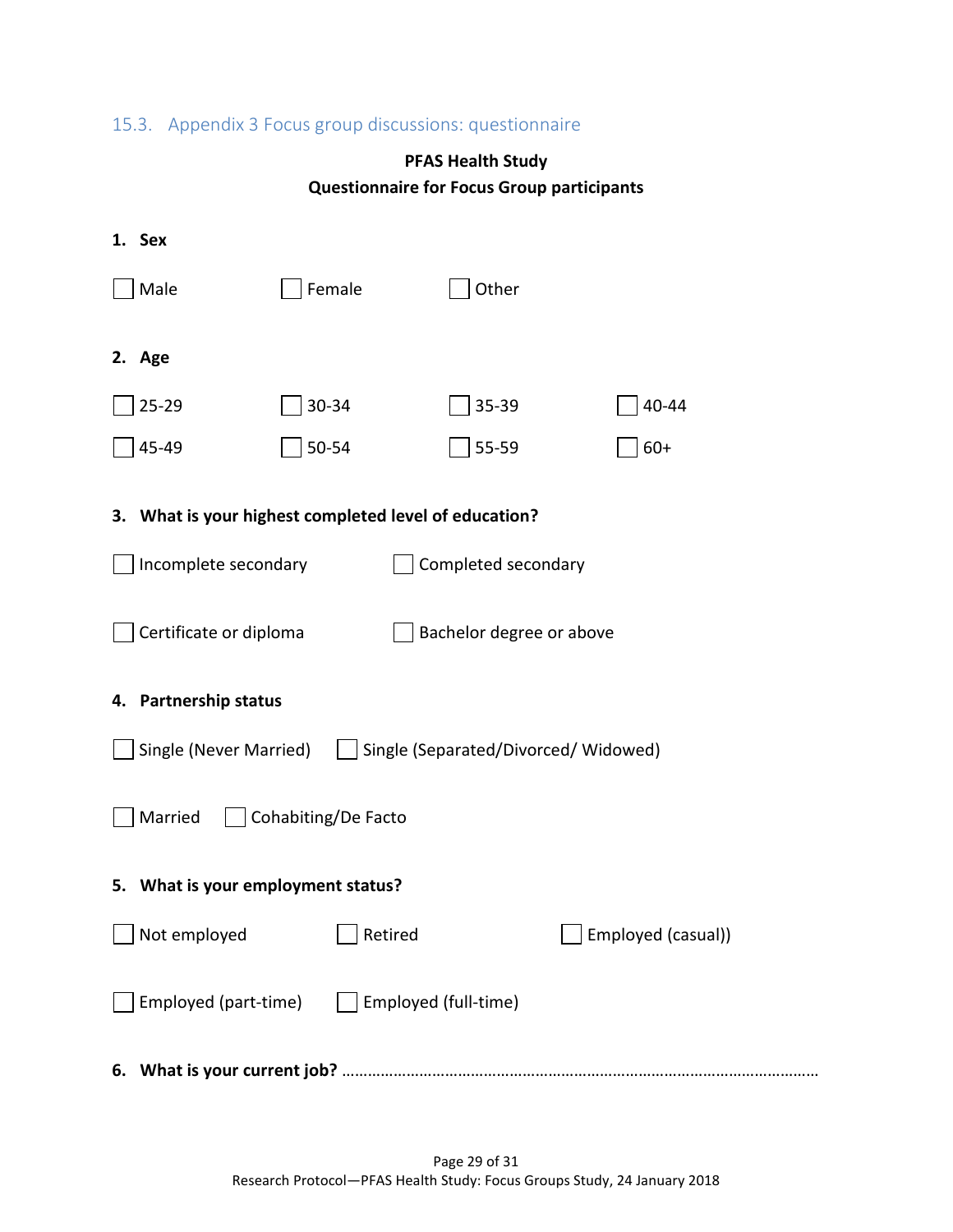|  |  |  | 7. Do you have any children living with you? |  |  |  |
|--|--|--|----------------------------------------------|--|--|--|
|--|--|--|----------------------------------------------|--|--|--|

| Yes<br>No                         |                                                               |                       |
|-----------------------------------|---------------------------------------------------------------|-----------------------|
|                                   | 8. If you have children living with you, what are their ages? |                       |
|                                   |                                                               |                       |
| 9. Did you own or rent your home? |                                                               |                       |
| Own                               | Rent                                                          |                       |
| 10. Where do you live?            |                                                               |                       |
| In town                           | <b>Outskirts of town</b>                                      | <b>Rural property</b> |
|                                   | 11. How long have you lived in this area?                     | Years                 |